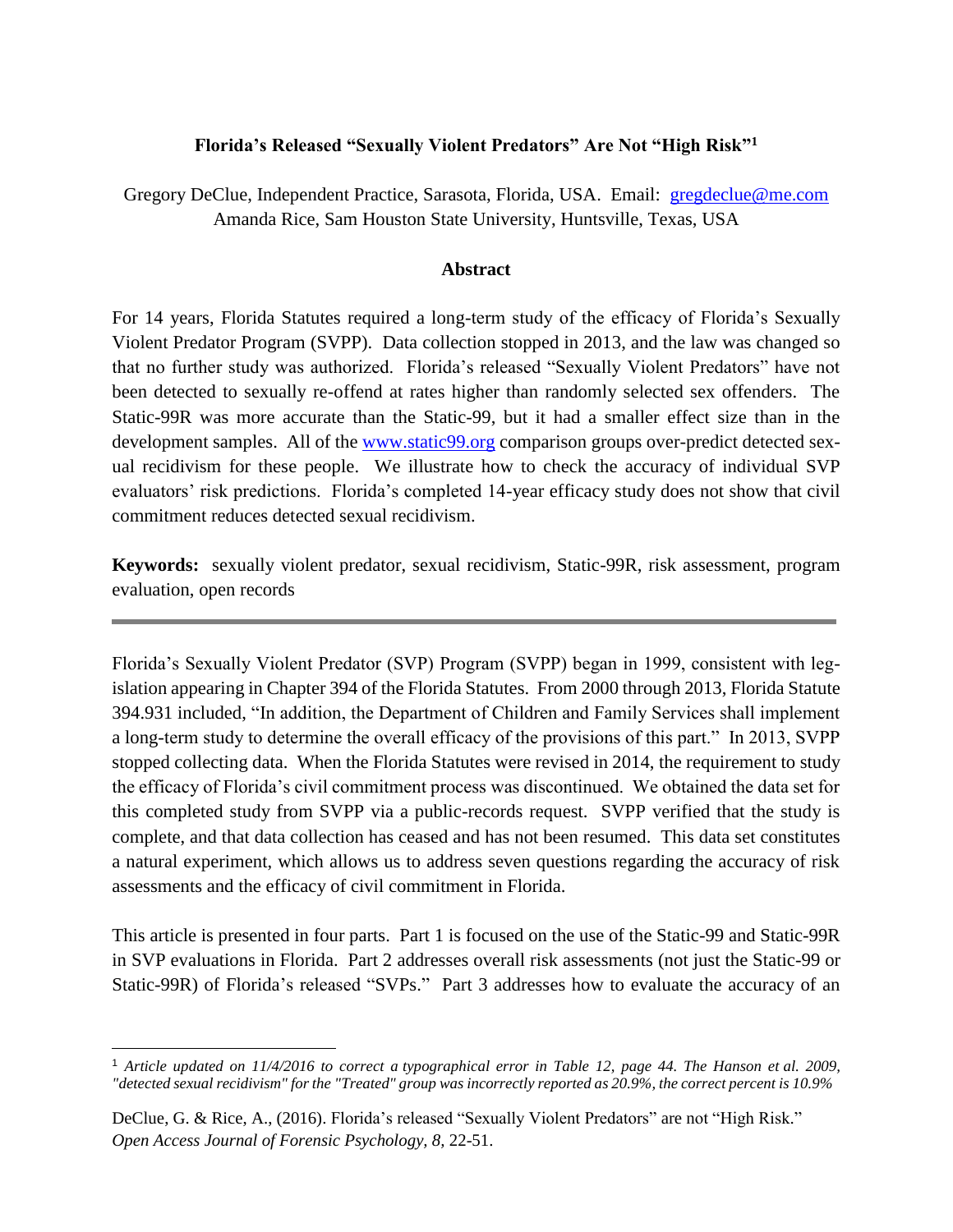individual evaluator's risk predictions. Part 4 is focused on whether available data show that Florida's civil commitment process reduces sexual recidivism by Florida's released "SVPs."

As of February 28, 2013, SVPP, which is within Florida's Department of Children and Family Services, reviewed 46,286 files regarding sex offenders who had been identified as nearing the end of their confinement. SVPP made a formal, written finding for 1,567 of those men, stating that each met criteria to be considered a sexually violent predator. Prosecutors filed petitions for civil commitment for most of those men and, at the time of cessation of data collection, judges had ruled on 1,482 cases. More than half (761) of those men were released from confinement prior to cessation of data collection.

At that same time, 666 other men declared by SVPP to be "SVPs" were confined at the Florida Civil Commitment Center (FCCC), 570 of whom had been civilly committed and 94 of whom were awaiting civil-commitment trials. In this article we use "SVP" in quotes to refer to men declared by SVPP to meet criteria for civil commitment, and SVP without quotes to refer to men who were civilly committed by courts as sexually violent predators. Flowcharts regarding the SVPP process are available from SVPP and at [http://edr.state.fl.us/Content/resource](http://edr.state.fl.us/Content/resource-demand/criminal-justice/reports/sexually-violent-predators/index.cfm)[demand/criminal-justice/reports/sexually-violent-predators/index.cfm.](http://edr.state.fl.us/Content/resource-demand/criminal-justice/reports/sexually-violent-predators/index.cfm) Questions about the flowcharts and about Florida's SVPP process should be directed to SVPP. Prior discussions regarding an earlier version of this data set provide further context (Carr, Schlank, & Parker, 2013; Montaldi,  $2015$ ).<sup>2</sup>

The likelihood of future sexual reoffending is a primary consideration in some forensic cases, including those involving civil commitment of SVP (Jackson & Richards, 2008; Miller, Amenta, & Conroy, 2005; Phenix & Jackson, 2016; Rogers & Shuman, 2005; Schwartz, 1999). Actuarial tools have been readily adopted in risk assessments, including assessments of the risk for sexual re-offense (Richards, 2013; Tully, Chou, & Browne, 2013). Prior to its revision in 2009, the Static-99 (Hanson & Thornton, 2000) was considered to be the most widely used actuarial instrument for that purpose. The developers of the Static-99 now recommend use of the revised version, the Static-99R, for all purposes (Phenix, Helmus, & Hanson, 2012).

How long of a follow-up period is needed for sexual-recidivism studies based on static factors that were discernable at the time of release from confinement? A recent survival analysis of the enduring risk for sexual recidivism among 7,740 sexual offenders over a 20-year follow-up period reveals that 10 years following release is the longest meaningful time period for such studies (Hanson, Harris, Helmus, & Thornton, 2014). On average, the sexual-recidivism risk for high-

 $\overline{a}$ <sup>2</sup> A February 2000 review of SVPP by Florida's Office of Program Policy Analysis and Government Accountability is available at<http://www.oppaga.state.fl.us/reports/pdf/9936rpt.pdf>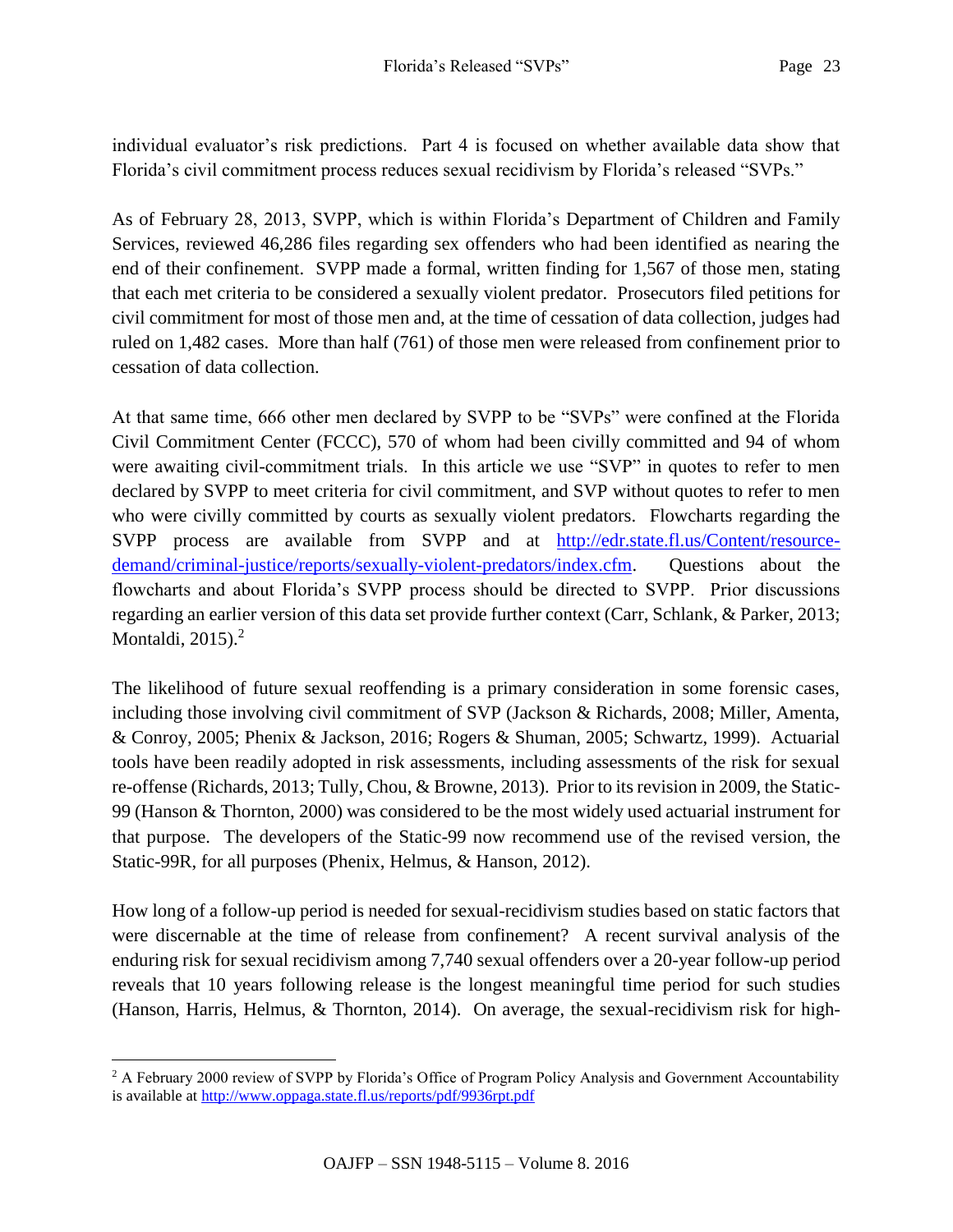risk offenders was cut in half for each 5 years that they remained offense-free in the community. Ten years after release from confinement, the detected-sexual-recidivism rates were no longer significantly different among offenders who had initially been classified (on the basis of Static-99R scores) as low-, medium-, or high-risk.

In analyzing the data set compiled in compliance with Florida Statute 394.931, we address the following seven questions with regard to Florida's released "SVPs":

Question 1. Have most of Florida's released "SVPs" been detected as having engaged in new acts of sexual violence following their release?

Question 2. Did the Static-99R provide more accurate risk estimates than the Static-99 for Florida's released "SVPs"?

Question 3. Which [www.static99.org](http://www.static99.org/) comparison group leads to the most accurate risk prediction for Florida's released "SVPs"?

Question 4. Would adjustments to, or overrides of, the Static-99R risk prediction be likely to increase the accuracy of risk predictions regarding Florida's "SVPs"?

Question 5. How could SVPP and Florida SVP evaluators use these findings?

Question 6. How can these data be used to assess the accuracy of an individual Florida SVP evaluator's risk predictions?

Question 7. Does available evidence show that civil commitment reduces sexual recidivism by Florida's released "SVPs"?

# **Method**

### **Sample**

As mentioned above, data were collected by the State of Florida, as mandated by Florida Statute 394.931. The first author of this paper was a contract Florida SVP evaluator from 1999 through summer 2010, but had no other involvement in data collection. This could introduce a bias toward finding that Florida's civil commitment of sex offenders reduces sexual recidivism (Schmucker and Lösel, 2015). The second author had no prior involvement with Florida's SVP process.

The 2015 version of Florida Statute 394.912 includes definitions: "'Sexually violent predator' means any person who (a) has been convicted of a sexually violent offense and (b) suffers from a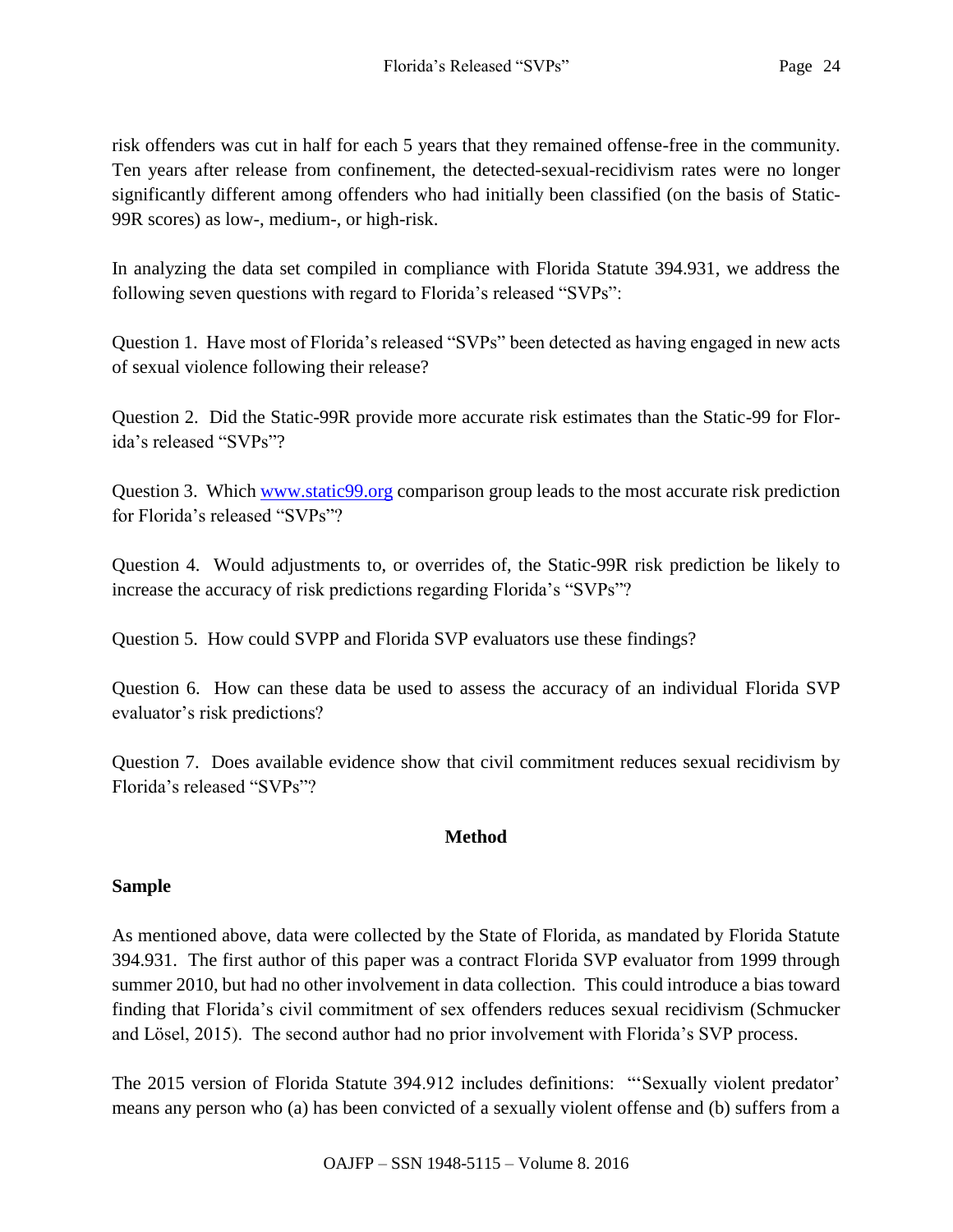mental abnormality or personality disorder that makes the person likely to engage in acts of sexual violence if not confined in a secure facility for long-term control, care, and treatment." "Likely" is not defined mathematically (e.g., "more likely than not"). "'Likely to engage in acts of sexual violence' means the person's propensity to commit acts of sexual violence is of such a degree as to pose a menace to the health and safety of others." "Sexually violent offense" is defined broadly, to include most sex offenses and most criminal offenses considered to have been sexually motivated.

For each of the 761 men in this data set, Florida's SVPP had made a formal, written finding such as, "Mr. X DOES MEET criteria to be considered a sexually violent predator." Subsequently, each of those men was released from custody, and SVPP compiled detected-sexual-recidivism data for all 761 men. The data set contained Static-99 scores for 572 offenders who had been scored on the Static-99 at least one time, and sometimes were scored as many as three times. There were 497 men who had received scores on the Static-99 on two different occasions during the time that SVPP collected data. The one-way absolute-agreement single-evaluator ICC is .75, 95% CI [.71, .79].

From the overall sample of 761 men, we identified a "Fixed 5-Year Sample" of 441 men, and a "Fixed 10-Year Sample" of 191 men, who had been released for at least 5 years or at least 10 years, respectively, when data collection ceased. From the Fixed 5-Year Sample, 303 men had been scored on the Static-99/99R at least once; therefore, these men are included in analyses examining Static-99/99R predictive validity. For men with Static-99 scores only, we derived Static-99R scores using offender ages and evaluation dates included in the data set.

### **Procedures**

 $\overline{a}$ 

To determine whether a person had been released and whether he had a new detected sex offense, SVPP perused the following sources: Florida Department of Corrections website, Departments of Corrections in other states, Clerk of Courts Information System, federal and state sex-offender registries, Internet, and SVPP records.<sup>3</sup> In this article, except where otherwise stated, we count

<sup>&</sup>lt;sup>3</sup> In considering the likelihood that a detected sexual recidivist among these released persons would go unnoticed, it is worth considering context. Every time Florida's Sexually Violent Predator Program decided that a soon-to-bereleased sex offender met criteria for civil commitment, SVPP notified, in writing, the Office of the State Attorney in the county in which the person had most recently been convicted. Florida has 67 counties, so there was an average of about 11 men per county who were recommended for civil commitment and who were subsequently released. Considering that Florida's SVP law went into effect in 1999, and that data collection for this study ceased in early 2013, this means that there was about 1 person per county per year who was so identified and then released from confinement. Almost all were registered sex offenders, required to register periodically at the county sheriff's office. Of course that does not mean that some of these men might commit a sex offense and not be detected (arrest, conviction) but it is unlikely that any of these men would be detected committing a sex offense in Florida and not be identified as a recidivist. The State did not rely solely on Florida records, but also accessed available state and national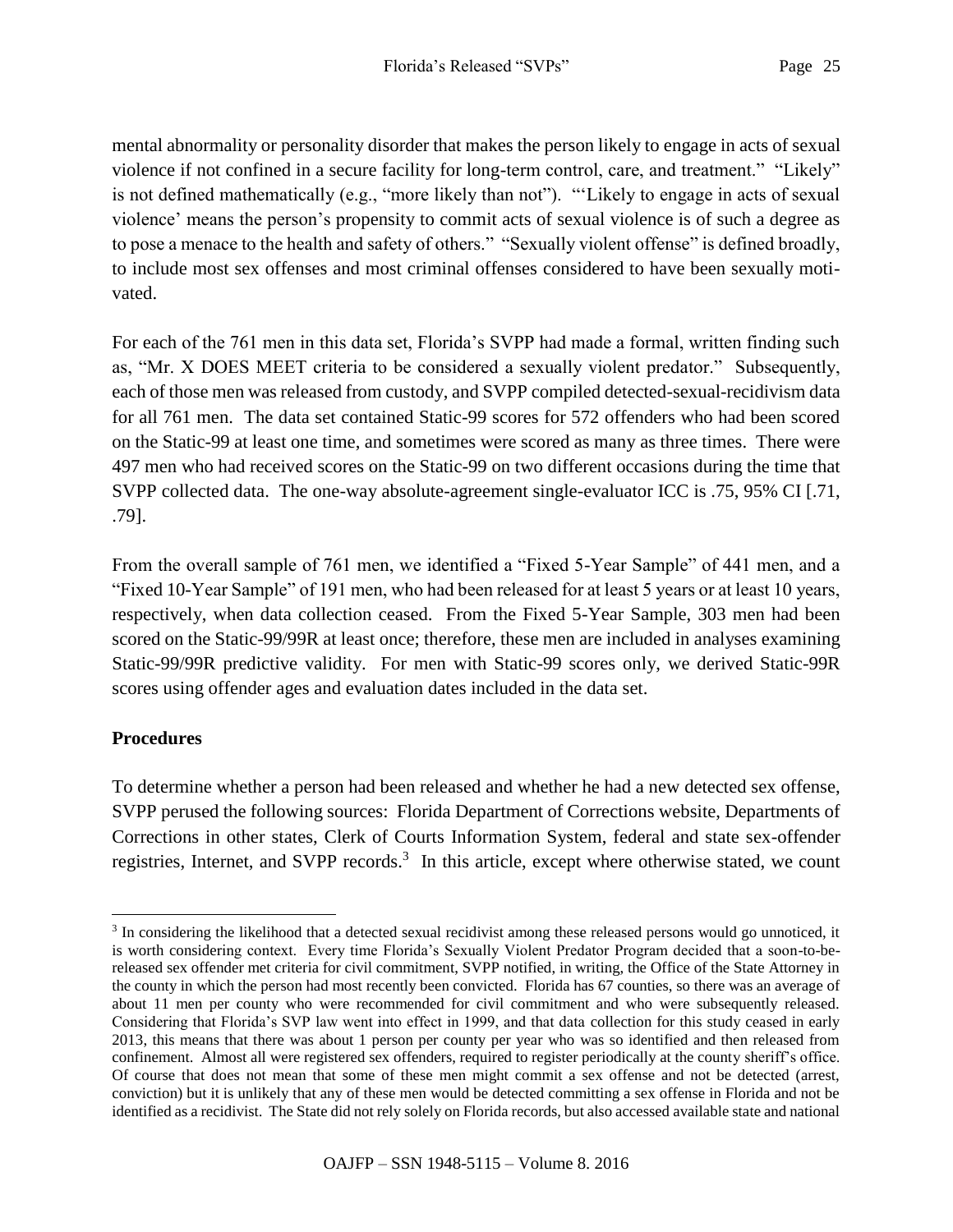any of the following as detected sexual recidivism: new sex-offense or sexually motivated charges, or new sex or sexually motivated convictions.

We compared the detected sexual recidivism rates among these "SVPs" to a group of randomly selected sex offenders released from Florida's prisons from 1990 through 2004 (Zgoba et al., 2015).

We calculated detected sexual recidivism rates for men released at different ages, in blocks of 10 years.

We calculated both discrimination and calibration indicators for the Static-99/99R. *Discrimination* indicators, such as the area under the receiver operating characteristic curve (AUC), address how well an instrument is able to separate those who were detected to engage in future acts of sexual violence from those who were not. *Calibration* indicators tell us how well a risk-assessment tool's predictions of risk agree with actual observed risk (DeClue & Campbell, 2013; Singh, 2013). AUCs for the Static-99 and the Static-99R were calculated via SPSS (Version 23.0). We used each person's average Static-99/99R score from as many as three evaluations to predict recidivism. Recidivism, as stated earlier, is defined in this study as any new sexual or sexually motivated charge or conviction.

We calculated calibration indicators, including positive predictive value (PPV), negative predictive value (NPV), number needed to detain (NND), and overall accuracy (Campbell, 2011; DeClue & Campbell, 2013; Fleminger, 1997; Singh, 2013), for SVPP's risk predictions and for the risk predictions of a single SVP evaluator. These calculations were made via standard 2 X 2 contingency tables and Calculator 1 at [http://vassarstats.net.](http://vassarstats.net/)

In order to compare the accuracy of using various Static-99R comparison groups with Florida's released "SVPs," we developed a frequency distribution of detected sexual recidivism for each Static-99R score for the 303 men in the Fixed 5-Year Sample for whom we had  $STATIC<sup>4</sup>$  scores. We then checked to see how many of these 303 men would be predicted to sexually reoffend if the 2009 Static-99R comparison groups or the 2015 Static-99R comparison groups were used. We used the following procedure for each of the four 2009 comparison groups on pages 1, 2, 4, and 6 at [http://static99.org/pdfdocs/detailed\\_recid\\_tables\\_static99r\\_2009-11-15.pdf.](http://static99.org/pdfdocs/detailed_recid_tables_static99r_2009-11-15.pdf) For each Static-99R score, we multiplied the number of detected sexual recidivists in SVPP's Fixed 5-Year Sample (Column 2 of Table 6) by the Predicted Recidivism Rate for that Static-99R score in each of the

 $\overline{a}$ databases (see above list). SVPP scrutinized the men's new criminal records to consider whether any new detected criminal offenses showed apparent sexual motivation.

<sup>4</sup> Consistent with Hanson, Thornton, Helmus, & Babchishin, (2015), "STATIC" refers collectively to Static-99, Static-99R, Static-2002, and Static-2002R. "STATIC development group" refers to the researchers who have developed, and continue to develop, these instruments.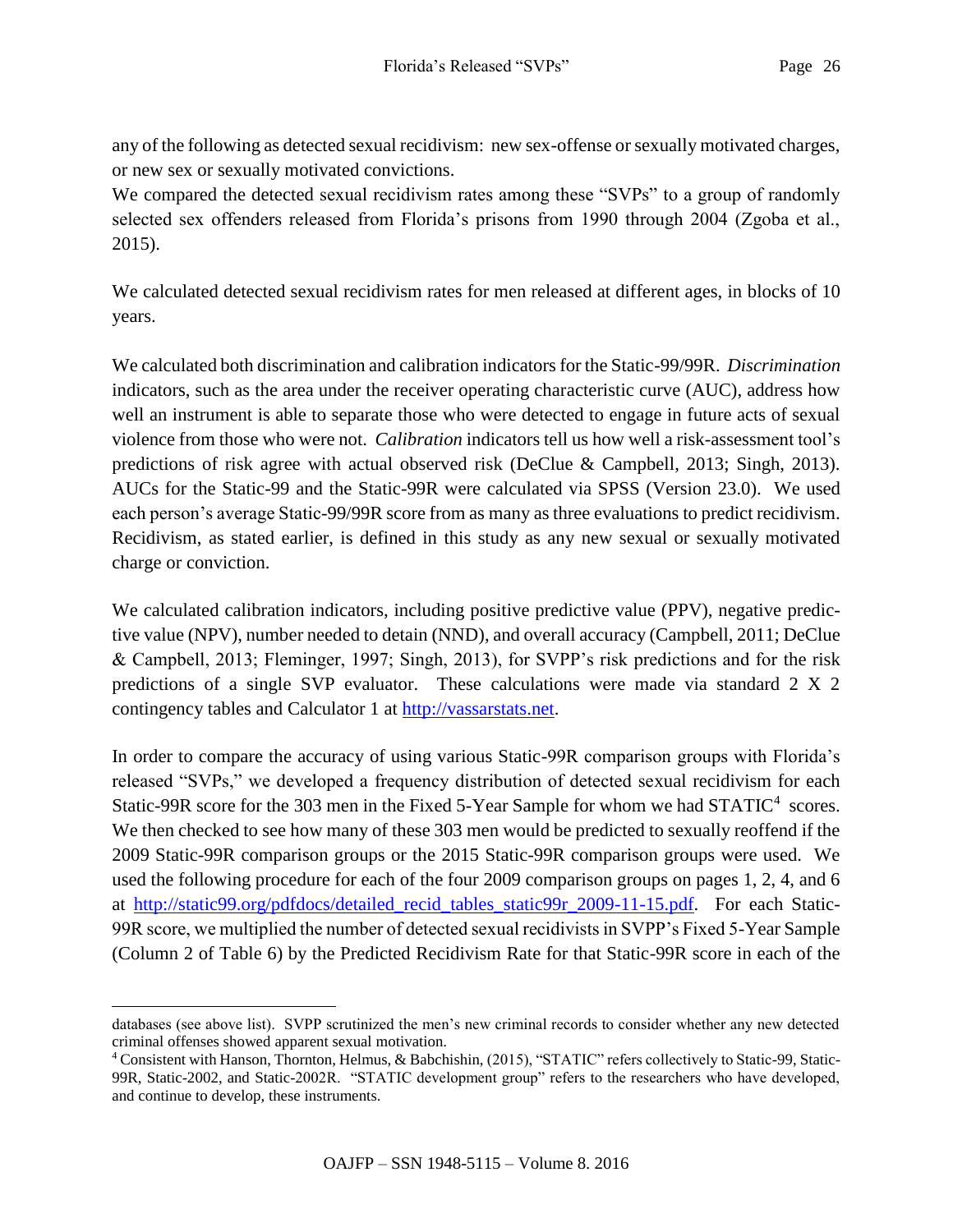2009 comparison groups (Columns 4, 6, 8, and 10 of Table 6), and then summed the results for each of those comparison groups (bottom row of Table 6).

We used a similar procedure for the two 2015 comparison groups on pages 1 and 2 at [http://static99.org/pdfdocs/Supplemental\\_Recidivism\\_Tables\\_Static-99R\\_Static-2002R.pdf;](http://static99.org/pdfdocs/Supplemental_Recidivism_Tables_Static-99R_Static-2002R.pdf) but, for the 2015 comparison groups, we calculated the results for both the Observed Recidivism Rates and for the Predicted Recidivism Rates.

Following DeClue and Zavodny (2014), we calculated Number Needed to Treat (NNT) and/or Number Needed to Harm (NNH; Cook & Sackett, 1995; Gigerenzer, 2002; Singh, 2013) using data from several recent published meta-analyses of sex-offender treatment. We used the standard calculator at [http://graphpad.com/quickcalcs/NNT1/.](http://graphpad.com/quickcalcs/NNT1/) We used the same procedure to calculate NNT/NNH for SVPP's Fixed 5-Year Sample, with the experimental group comprised of those men who had been civilly commitment and treated, and then released.

# **Part 1**

In this part we address three questions regarding the use of the Static-99 and Static-99R in SVP evaluations in Florida.

# **Question 1. Have most of Florida's released "SVPs" been detected as having engaged in new acts of sexual violence following their release?**

If most of these released men were detected to sexually recidivate, then SVPP would have the bittersweet experience of being able to say, "We told you so." But, if most of those men have not been detected to sexually recidivate, then most of the men have not been found to be such dangerous sexual predators after all. We also consider whether Florida's released "SVPs" have been found to sexually recidivate at a greater rate than randomly selected sex offenders released from Florida prisons. If SVPP successfully identifies men who are likely to sexually recidivate if not confined, then their detected sexual recidivism rate should be greater than that of randomly selected sex offenders.

Previous studies, including those that led to the Static-99R revision (Hanson et al., 2015), have found that detected-sexual-recidivism declines with age. We checked to see whether that holds true for Florida's released "SVPs."

**Results.** Regarding the overall sample of 761 men, the average age at release was 45.7 years (*SD* = 12.39), and they had been released for an average of 6.45 years (*SD* = 3.91). Seventyfour (9.72%) of those men were detected to sexually recidivate.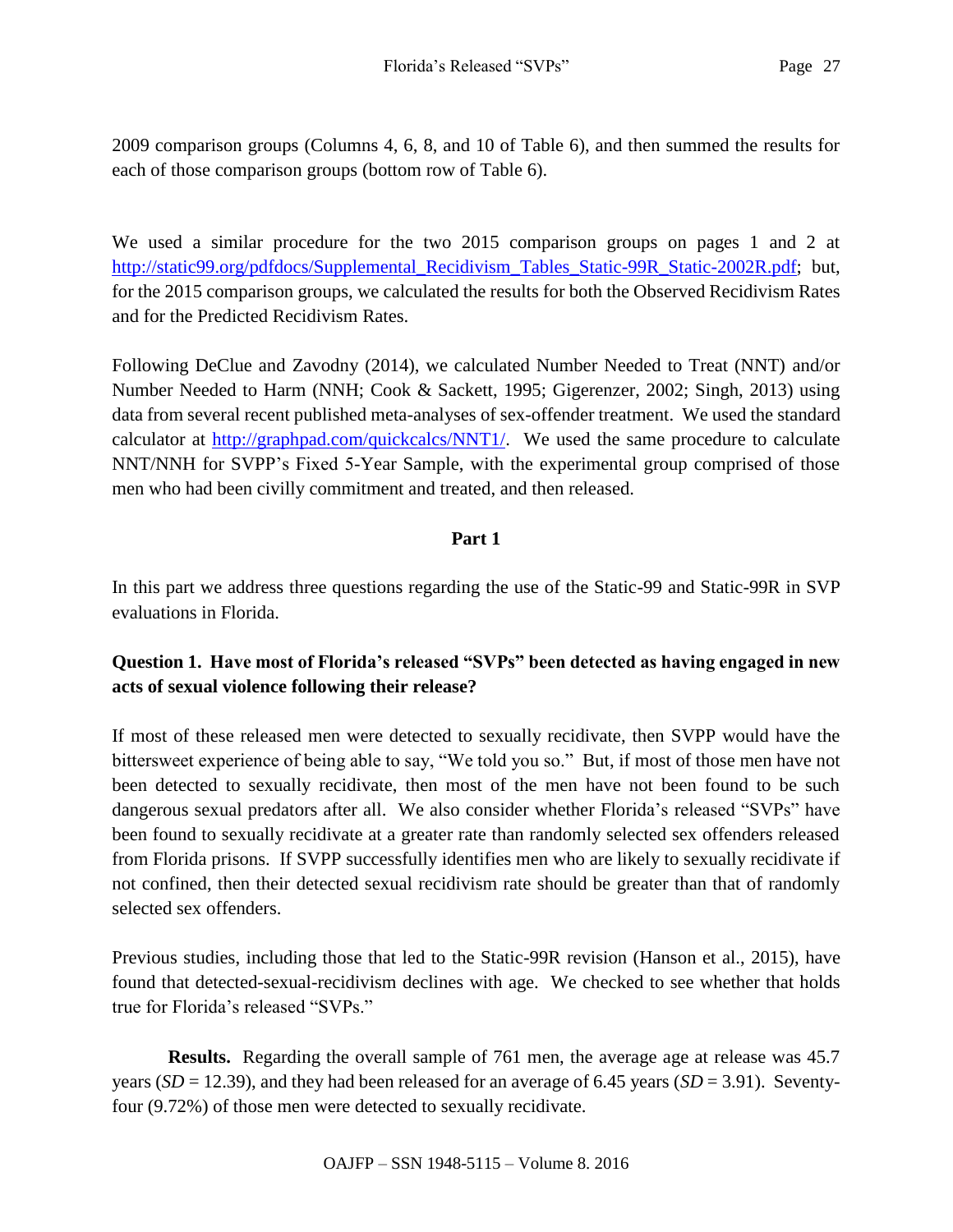There were 441 men who had been released into the community for at least 5 years. We looked at their detected sexual recidivism rate during those 5 years, and refer to them as the "Fixed 5-Year Sample." Those 441 men had an average age at release of 43.42 years (*SD* = 12.10), and had been released for an average of 9.18 years  $(SD = 2.65)$ . Forty (9.07%) of those 441 men were detected to sexually recidivate during the first five years of their release from confinement.

There were 191 men who had been released into the community for at least 10 years. We looked at their detected sexual recidivism rate during those 10 years, and refer to them as the "Fixed 10- Year Sample." Those 191 men had an average age at release of 42.89 years (*SD* = 12.60) and had been released for an average of 11.80 years  $(SD = 1.07)$ . Twenty-five  $(13.10\%)$  of those 191 men were detected to sexually recidivate during the first 10 years of their release from confinement. Within the Fixed 10-Year Sample, 19 (9.90%) were detected to sexually recidivate during the first 5 years of their release from confinement, and 6 (3.10%) were detected to sexually recidivate during the second 5 years of their release from confinement.

Table 1 compares the detected sexual recidivism rates of these released "SVPs" to those of randomly selected sex offenders released from Florida's prisons about a decade earlier (Zgoba et al., 2015).

# Table 1

|                             | Detected Sexual Rectativishi Kates for 1 wo Groups of Sex Offenders Reteased from 1 torial<br><b>Randomly Selected</b> | <b>Released</b>                                                                                                                                                                                                                                                                                                     |
|-----------------------------|------------------------------------------------------------------------------------------------------------------------|---------------------------------------------------------------------------------------------------------------------------------------------------------------------------------------------------------------------------------------------------------------------------------------------------------------------|
|                             | <b>Released Sex Offenders</b>                                                                                          | $\frac{1}{2}$ $\frac{1}{2}$ $\frac{1}{2}$ $\frac{1}{2}$ $\frac{1}{2}$ $\frac{1}{2}$ $\frac{1}{2}$ $\frac{1}{2}$ $\frac{1}{2}$ $\frac{1}{2}$ $\frac{1}{2}$ $\frac{1}{2}$ $\frac{1}{2}$ $\frac{1}{2}$ $\frac{1}{2}$ $\frac{1}{2}$ $\frac{1}{2}$ $\frac{1}{2}$ $\frac{1}{2}$ $\frac{1}{2}$ $\frac{1}{2}$ $\frac{1}{2}$ |
| <b>5-Year Fixed Sample</b>  | 5.3% (25 of 474)                                                                                                       | $9.2\%$ (28 of 303)                                                                                                                                                                                                                                                                                                 |
| <b>10-Year Fixed Sample</b> | 13.8% (33 of 240)                                                                                                      | $13.1\%$ (25 of 191)                                                                                                                                                                                                                                                                                                |

*Detected Sexual Recidivism Rates for Two Groups of Sex Offenders Released from Florida*

As can be seen in Table 1, most of Florida's released "SVPs" have not been detected to sexually recidivate after their release. Although their early (5-year) detected sexual recidivism rate exceeded that of randomly selected sex offenders, after 5 years following release, their continuing detected sexual recidivism rate was no higher than that of randomly selected sex offenders. SVPP appears to have successfully identified a group of sex offenders who *initially* are more dangerous than randomly selected sex offenders, but available evidence does not show that, as a group, these men meet statutory criteria for being *likely to engage in new acts of sexual violence if not confined.* Over 90% of these men are not detected to sexually recidivate within 5 years after their release, and after that they are no more dangerous than randomly selected sex offenders.

We found lower detected-sexual-recidivism rates for men released at older ages. In particular, of the 96 men released at age 60 or over, 1 had a new sex-offense or sexually motivated charge, and 0 had a new sex-offense or sexually motivated conviction. See Tables 2 and 3. (In Tables 2 and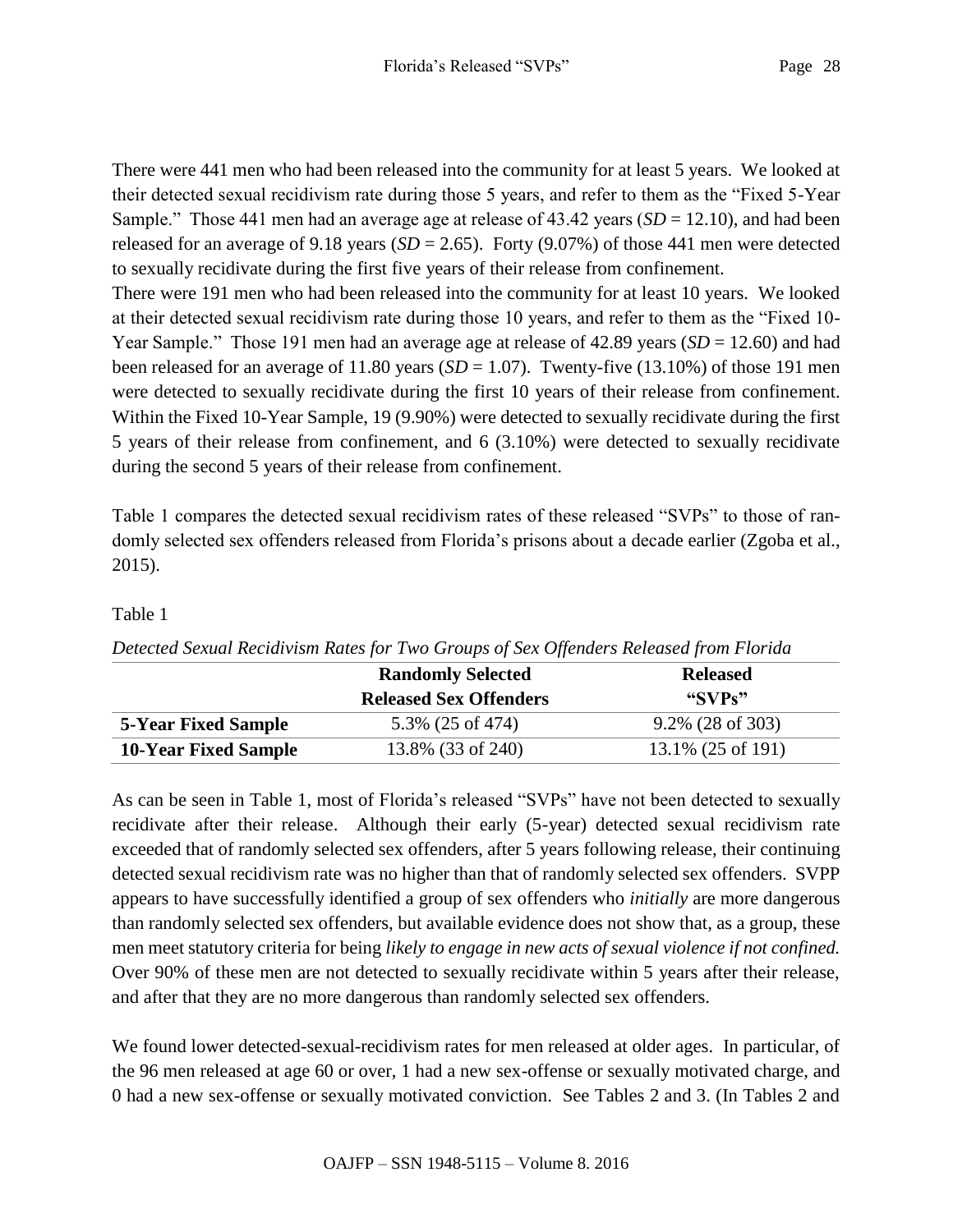3, the *Felony Charge* and *Misdemeanor Charge* columns consist of men who had a new sexually motivated charge, but not a conviction. Men who had a sexually motivated conviction are not included in the *Felony Charge* and *Misdemeanor Charge* columns.)

### Table 2

| Runes of Benenda Sexual Rectam ishi for 11xv Sroups (main Sumple) |     |            |             |        |             |              |  |  |  |
|-------------------------------------------------------------------|-----|------------|-------------|--------|-------------|--------------|--|--|--|
| Age                                                               | n   | Felony     | Misdemeanor | Felony | Misdemeanor | Total $(\%)$ |  |  |  |
|                                                                   |     | Conviction | Conviction  | Charge | Charge      |              |  |  |  |
| $18 - 29$                                                         | 79  |            |             |        |             | 4(5.1)       |  |  |  |
| $30 - 39$                                                         | 159 | 17         |             |        |             | 26(16.4)     |  |  |  |
| $40 - 49$                                                         | 264 | 17         |             | 6      | 6           | 34(12.9)     |  |  |  |
| $50 - 59$                                                         | 162 |            |             |        |             | 9(5.6)       |  |  |  |
| $60+$                                                             | 96  |            |             |        |             | 1(1.0)       |  |  |  |
| <b>Total</b>                                                      | 761 | 42         |             | 20     | 6           | 74 (9.7)     |  |  |  |

*Rates of Detected Sexual Recidivism for Age Groups (Main Sample)*

Table 3

*Rates of Detected Sexual Recidivism for Age Groups in Fixed 5-Year Sample*

| Age          | $\boldsymbol{n}$ | Felony     | Misdemeanor | Felony | Misdemeanor | Total $(\%)$ |
|--------------|------------------|------------|-------------|--------|-------------|--------------|
|              |                  | Conviction | Conviction  | Charge | Charge      |              |
| $18 - 29$    | 60               |            |             |        |             | 1(1.7)       |
| $30 - 39$    | 113              | 13         |             | 4      |             | 18(15.9)     |
| $40 - 49$    | 148              | 13         |             |        |             | 17(11.5)     |
| $50 - 59$    | 81               | 3          |             |        |             | 4(4.9)       |
| $60+$        | 39               |            |             |        |             | 0(0.0)       |
| <b>Total</b> | 441              | 30         |             | 6      |             | 40(9.1)      |

# **Question 2. Did the Static-99R Provide More Accurate Risk Estimates than the Static-99 for Florida's Released "SVPs"?**

The Static-99 (Hanson & Thornton, 2000) is a 10-item measure, which can be scored solely from record review, making it rather efficient and relatively simple for many jurisdictions to use as part of standard practice. The 10 Static-99 items relate to offender or offense characteristics and most items are dichotomous in nature, with a few exceptions. For instance, some items address whether the offender had a male victim, while others involve the counting of previous sexual offenses or sentencing occasions. The revised instrument, the Static-99R, was first unveiled in 2009 (Phenix et al., 2012). The Static-99R includes the same 10 items as the Static-99, with a revision to the age-at-release item. The developers changed this item to greater reflect the influence that age has on a person's likelihood to sexually re-offend. Whereas on the original measure this item was scored 0 or 1, the Static-99R age item scoring ranges from -3 to 1.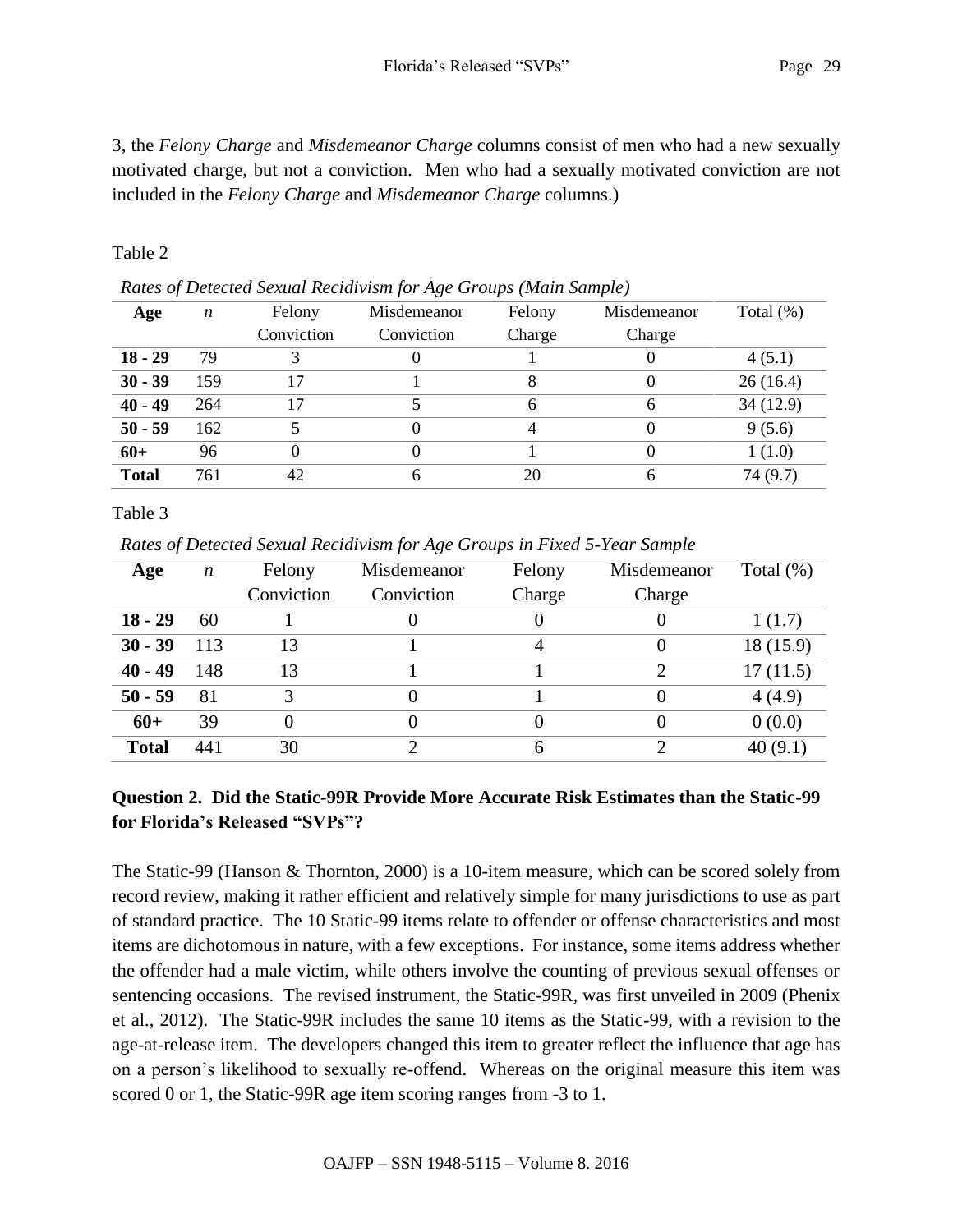There have been many published articles examining the predictive validity of the Static-99 and Static-99R. A meta-analysis of Static-99 scores reported an average effect size of .67 (Cohen's *d*, 95% CI [.62, .72]) in the prediction of sexual recidivism among 63 studies, suggesting the Static-99 is a moderate to large predictor of sexual re-offending (Hanson & Morton-Bourgon, 2009). A more recent review of sex-offender risk-assessment measures reported a mean AUC value of .69 for the Static-99 in prediction of sexual recidivism, again suggesting moderate to large predictive validity (Tully et al., 2013). A meta-analysis examining the predictive validity of the Static-99R among 22 samples revealed similar predictive validity to the Static-99 (mean AUC = .69; Helmus, Hanson, Thornton, Babchishin, & Harris, 2012).

Although analyses of the development samples showed moderate to large AUC values for the Static-99 and Static-99R, field validity studies present more inconsistent data. For instance, the first field validity study of Static-99 scores out of Texas revealed an AUC value of .60 (*d* = .36), which falls much lower than what the meta-analyses would suggest (Boccaccini, Murrie, Caperton, & Hawes, 2009). However, in a sample of 475 sexual offenders field-scored in California, the Static-99 and Static-99R produced AUC values of .82 in the prediction of any sexual recidivism (Hanson, Lunetta, Phenix, Neeley, & Epperson, 2014).

**Results.** Within the overall sample, SVPP had STATIC scores for 572 people (75.15% of the overall sample). Fifty-six (9.79%) of them had been detected as sexual recidivists. The Static-99 demonstrated poor predictive validity in this sample (AUC = .56, 95% CI [.48, .64]). The mean Static-99 score was higher among recidivists than among non-recidivists, but only slightly  $(d =$ .17). The Static-99R performed slightly better than the Static-99 in the prediction of sexual recidivism  $(AUC = .61, 95\% \text{ CI}$  [.53, .69]).

Results were similar in SVPP's Fixed 5-Year Sample. SVPP had STATIC scores for 303 men (68.71% of the Fixed 5-Year Sample). Twenty-eight (9.24%) were detected as sexual recidivists. For the Static-99, AUC is .59, 95% CI [.47, .70]. The mean Static-99 score was higher among recidivists than among non-recidivists, but only slightly (*d* = .24). Again, the Static-99R performed slightly better than the Static-99 in the prediction of sexual recidivism (AUC = .62, 95% CI [.51, .73]). The difference between Static-99R means for recidivists and non-recidivists also demonstrated a slightly stronger effect  $(d = .37)$ . The effect size for the Static-99R in this field study is similar to that in the recent Texas field study by Boccaccini et al. (2009).

# **Question 3. Which [www.static99.org](http://www.static99.org/) Comparison Group Leads to the Most Accurate Risk Prediction for Florida's Released "SVPs"?**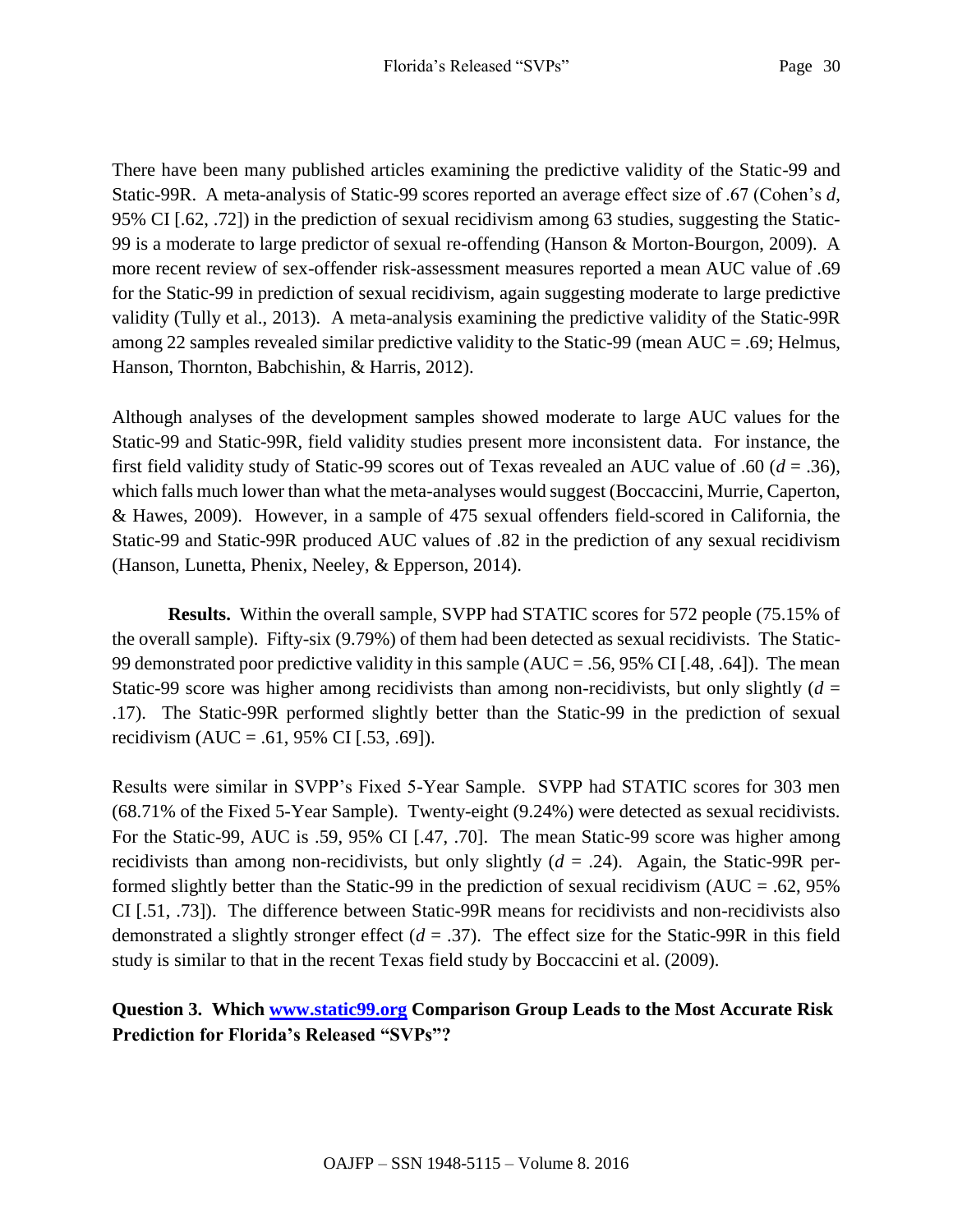**Static-99R Comparison Groups.** Beginning in 2009, the developers of the Static-99R have provided multiple reference groups from which evaluators can choose. This introduces a substantial amount of subjective "professional judgment" into an otherwise highly structured actuarial tool (Hanson et al., 2015). Notably, recent research has shown that, when evaluators are allowed to adjust the results of empirical actuarial risk tools, the adjustments typically decrease the predictive accuracy of the resultant risk prediction (Gore, 2007; Storey, Watt, Jackson, & Hart, 2012; Wormith, Hogg, & Guzzo, 2012; see also reviews by DeClue, 2013; DeClue & Zavodny, 2014; and Hanson & Morton-Bourgon, 2009).

For a few years, the developers of Static-99R offered four groups from which evaluators could choose (Helmus et al., 2012). Recently, they have gone with a recommendation for two, rather than four, groups (Hanson et al., 2015). Florida's SVP evaluators have usually used the [www.static99.org](http://www.static99.org/) comparison group with the highest rates of sexual recidivism (Carr et al., 2013). Because the current study provides a field-validity test of some of the recommendations presented by Hanson et al. (2015), we will summarize parts of that article to put their recommendations in context.

Perhaps the most important points to note about the STATIC development group's recommendations are, as they note on page 4, "none of the proposed procedures for selecting Static-99R reference groups has been directly evaluated in applied use (DeClue & Zavodny, 2013)," and none of the samples in the current "High-Risk/High-Need" comparison group come from SVP samples or, indeed, from any USA sample (Hanson et al., 2015).

Hanson et al.'s (2015) current Recommendations for Practice include the following:

- 1. "When Static-99R or Static-2002R is used as a stand-alone measure, our general recommendation is to report only the recidivism rates for routine/complete samples, as these are the most representative of the population of all convicted sex offenders, and these samples are easiest to define conceptually. … It is important to remember that routine/complete samples include all offenders, including those who meet the criteria for highrisk/high-need samples and treatment samples. In the routine/complete samples, however, special groups are represented in the proportion that they naturally occur and are not overrepresented as they are in the preselected samples" (pp. 23-24).
- 2. "Although the recidivism rates for the routine/complete should be the default choice, we believe that the recidivism rates for the high-risk/high-need samples should be used when there is a strong, case-specific justification. A primary consideration in this justification should be density of risk factors external to the STATIC measure, such as scores on the Stable-2007. … Although we recommend that comprehensive evaluations consider both reference groups, the ability of evaluators to improve accuracy by choosing reference groups has yet to be empirically tested" (p. 24).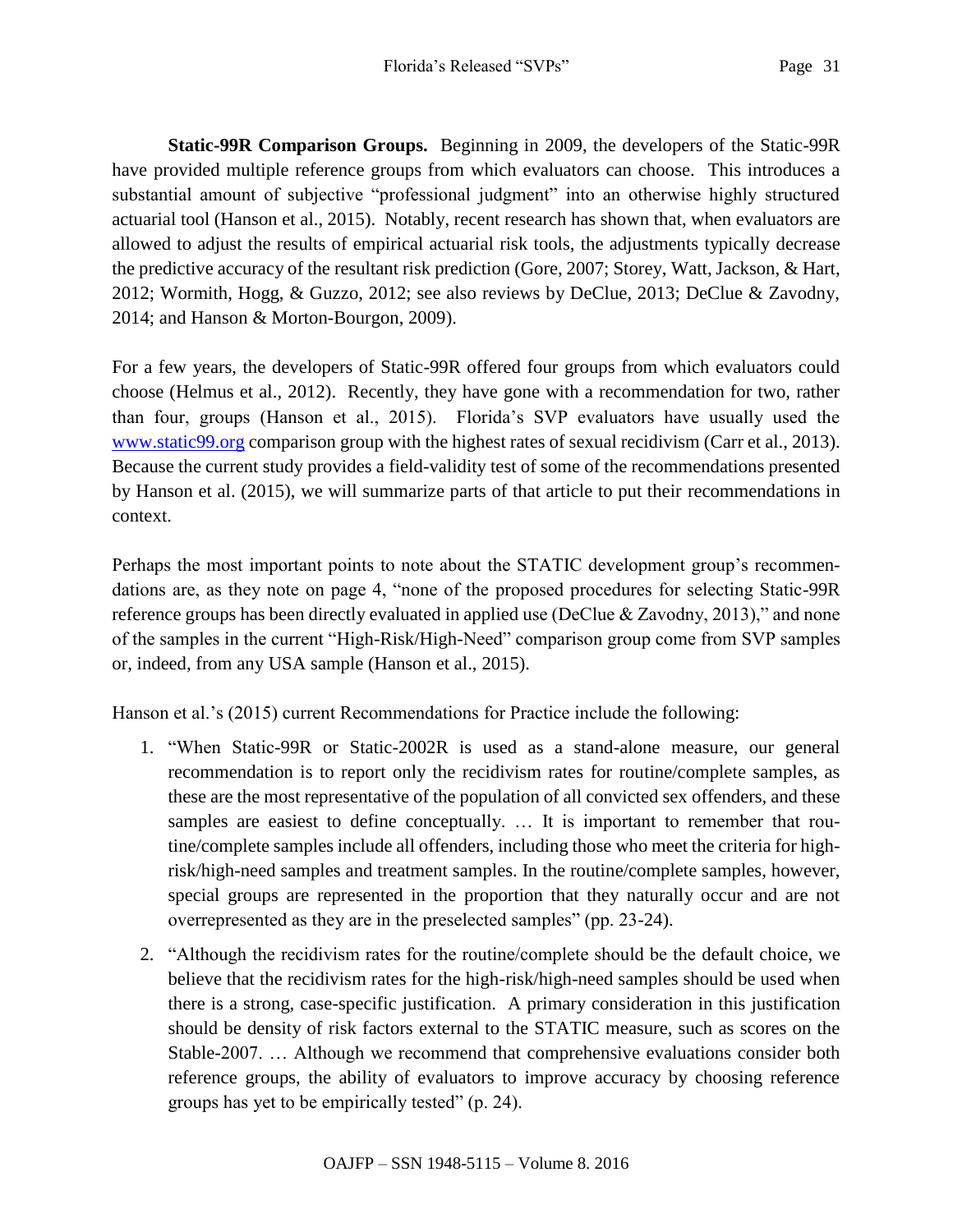3. "The use of any norms for any scale requires a professional judgment concerning their validity. There is widespread agreement that inferences about individual recidivism rates should be based on sound scientific procedures and that the recidivism rate estimates should be based on samples that most closely resemble the case at hand. … Even if an expert witness uses a mechanical risk assessment tool, the professional opinions proffered by the expert should not be mechanical. Instead, expert opinion should be based on a carefully reasoned judgment concerning the appropriateness of this specific risk assessment procedure, for this specific offender, for this specific purpose" (p. 25).

**Use of [www.static99.org](http://www.static99.org/) Comparison Groups with the Current Sample.** In laying out the purported need for multiple STATIC comparison groups, Hanson et al. (2015, p. 20) write, "Following DeClue (2013), another option would be to restrict interpretation to Static-99R and Static-2002R norms for routine/complete samples. Pegging STATIC recidivism rate estimates to routine/complete samples has the conceptual advantage of providing a stable waypoint for evidence-based debate concerning the recidivism rates that *ought* to be associated with specific scores. Using only routine/complete norms in practice also minimizes the problems associated with selecting comparison groups. Furthermore, the routine/complete sample recidivism rates should be plausible estimates for most cases. The problem, of course, is that routine/complete sample norms would underestimate the risk for offenders who have low or moderate STATIC scores but are high risk for other reasons (e.g., first conviction for a sexual offense but multiple paraphilias and frontal lobe damage)."

In this study we test whether, in practice, use of only the routine/complete comparison group leads to an underestimate of detected sexual recidivism among released persons who have been considered (by a state agency) to meet criteria for confinement as sexually violent predators. The 2015 version of Florida Statute 394.910 includes, "The Legislature finds that a small but extremely dangerous number of sexually violent predators exist. . . . Sexually violent predators generally have antisocial personality features which are unamenable to existing mental illness treatment modalities, and those features render them likely to engage in criminal, sexually violent behavior. The Legislature further finds that the likelihood of sexually violent predators engaging in repeat acts of predatory sexual violence is high. . . . It is therefore the intent of the Legislature to create a civil commitment procedure for the long-term care and treatment of sexually violent predators." Similarly, a press release from the Illinois Attorney General includes, "The legislation strengthens the state's Sexually Violent Persons (SVP) Act to ensure that the worst of the worst sex offenders – those offenders whom authorities believe will rape again – are confined indefinitely."<sup>5</sup> What better place to test for underprediction than among persons that a state agency considers to be the "worst of the worst," or the most likely to sexually reoffend if not confined?

 $\overline{a}$ <sup>5</sup> [http://www.illinoisattorneygeneral.gov/pressroom/2006\\_05/20060523.html](http://www.illinoisattorneygeneral.gov/pressroom/2006_05/20060523.html) Accessed October 23, 2015.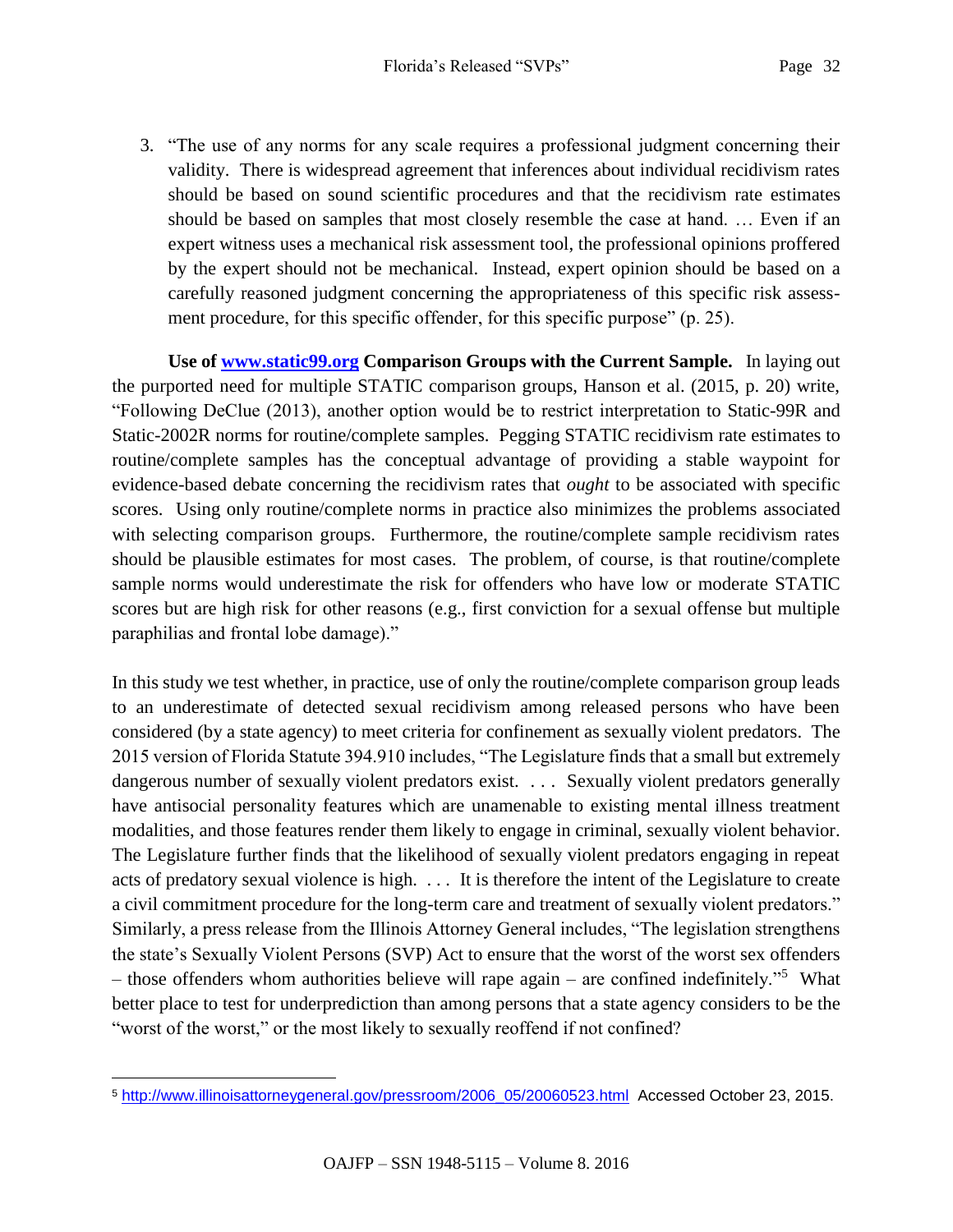**Results.** Table 4 shows the frequency distribution of Static-99R scores for the 303 men in this sample, along with the frequency distributions for the two comparison groups currently recommended by Hanson et al. (2015). Table 5 shows detected sexual recidivism rates for each Static-99R score. A total of 28 of these 303 men (9.24%) had a detected sex-offense charge or conviction within five years following their release, with most (22) of those detections leading to felony convictions.

#### Table 4

|                         |             | <b>FULCIII OI LAUI SAIIPIU</b> |                        |
|-------------------------|-------------|--------------------------------|------------------------|
| <b>Score</b>            | Florida SVP |                                | 2015                   |
|                         | $(n = 303)$ | Routine/Complete               | <b>High Risk/Needs</b> |
| $-3$                    | 0.0%        | 1.4%                           | 0.1%                   |
| $-2$                    | 0.0%        | 2.1%                           | 0.6%                   |
| $-1$                    | 1.0%        | 8.3%                           | 2.4%                   |
| $\boldsymbol{0}$        | 2.0%        | 10.8%                          | 3.3%                   |
| $\mathbf{1}$            | 2.0%        | 13.6%                          | 7.4%                   |
| $\overline{2}$          | 5.9%        | 15.3%                          | 7.3%                   |
| 3                       | 8.3%        | 15.6%                          | 12.0%                  |
| $\overline{\mathbf{4}}$ | 13.2%       | 13.3%                          | 17.7%                  |
| 5                       | 20.1%       | 8.4%                           | 16.6%                  |
| 6                       | 17.2%       | 5.3%                           | 14.2%                  |
| $\overline{7}$          | 18.8%       | 3.1%                           | 10.0%                  |
| 8                       | 8.3%        | 1.8%                           | 5.2%                   |
| 9                       | 1.3%        | 0.6%                           | 2.1%                   |
| 10                      | 1.7%        | 0.2%                           | 0.9%                   |
| 11                      | 0.3%        | 0.1%                           | 0.1%                   |
| <b>Total</b>            | 100.0%      | 100.0%                         | 100.0%                 |

#### *Distributions of Static-99R Scores in Fixed 5-Year Samples* Percent of Each Sample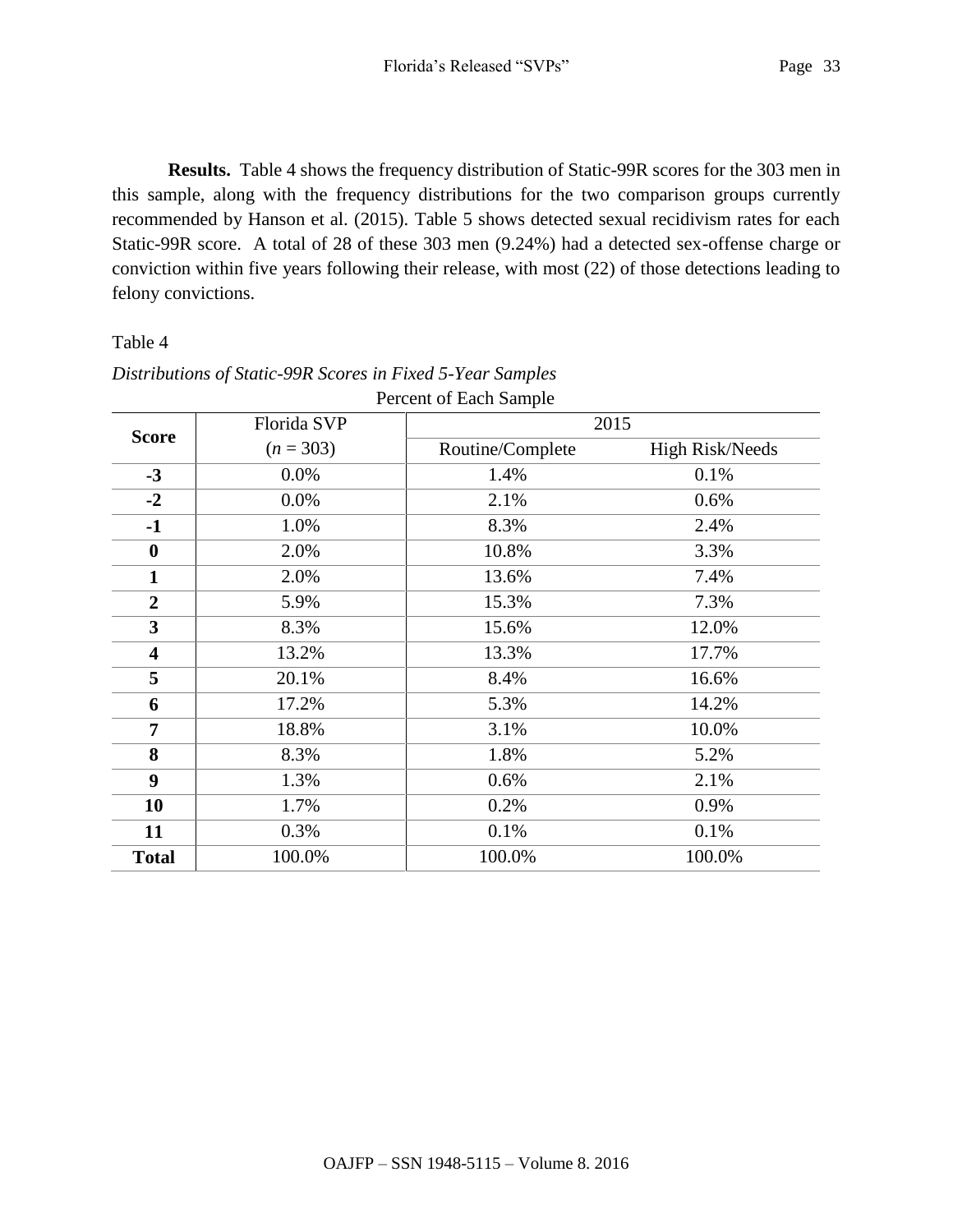| <b>Score</b>   | $\boldsymbol{n}$ | Felony         | Misdemeanor      | Felony           | Misdemeanor      | Total $(\%)$ |
|----------------|------------------|----------------|------------------|------------------|------------------|--------------|
|                |                  | Conviction     | Conviction       | Charge           | Charge           |              |
| $-3$           | $\boldsymbol{0}$ |                |                  |                  |                  |              |
| $-2$           | $\overline{0}$   |                |                  |                  |                  |              |
| $-1$           | 3                | $\overline{0}$ | $\overline{0}$   | $\overline{0}$   | $\overline{0}$   | 0(0)         |
| $\bf{0}$       | 6                | $\overline{0}$ | $\overline{0}$   | $\overline{0}$   | $\overline{0}$   | 0(0)         |
| $\mathbf{1}$   | 6                | $\overline{0}$ | $\overline{0}$   | $\overline{0}$   | $\overline{0}$   | 0(0)         |
| $\overline{2}$ | 18               | $\overline{2}$ | $\overline{0}$   | $\boldsymbol{0}$ | $\boldsymbol{0}$ | 2(11.1)      |
| 3              | 25               | $\theta$       | $\boldsymbol{0}$ | $\boldsymbol{0}$ | 1                | 1(3.9)       |
| 4              | 40               | 5              | $\boldsymbol{0}$ | $\boldsymbol{0}$ | $\boldsymbol{0}$ | 5(12.5)      |
| 5              | 61               | 1              | $\boldsymbol{0}$ | $\boldsymbol{0}$ | $\boldsymbol{0}$ | 1(1.6)       |
| 6              | 52               | 3              |                  | $\boldsymbol{0}$ | $\mathbf{1}$     | 5(9.6)       |
| 7              | 57               | 7              | $\overline{0}$   |                  | $\overline{0}$   | 8(14.0)      |
| 8              | 25               | $\overline{4}$ | $\overline{0}$   | 1                | $\overline{0}$   | 5(20.0)      |
| 9              | $\overline{4}$   | $\overline{0}$ | 0                |                  | $\overline{0}$   | 1(25.0)      |
| 10             | 5                | $\overline{0}$ | $\theta$         | $\overline{0}$   | $\overline{0}$   | 0(0)         |
| 11             | 1                | $\overline{0}$ | $\theta$         | $\overline{0}$   | $\theta$         | 0(0)         |
| 12             | $\overline{0}$   |                |                  |                  |                  |              |
| <b>Total</b>   | 303              | 22             |                  | 3                | $\overline{2}$   | 28 (9.2)     |

Table 5

*Fixed 5-Year Detected Sexual-Recidivism Rates by Static-99R Score*

The next two tables show how many of these men would be predicted to be detected as sexual reoffenders if the 2009 (Table 6) or 2015 (Table 7) comparison groups were used to predict sexual recidivism for a group of offenders with the frequency distribution of Static-99R scores that we found for SVPP's Fixed 5-Year Sample. For both Tables 6 and 7, the bottom row shows how many men would be predicted to be detected as sexual re-offenders for each of the [www.static99.org](http://www.static99.org/) comparison groups.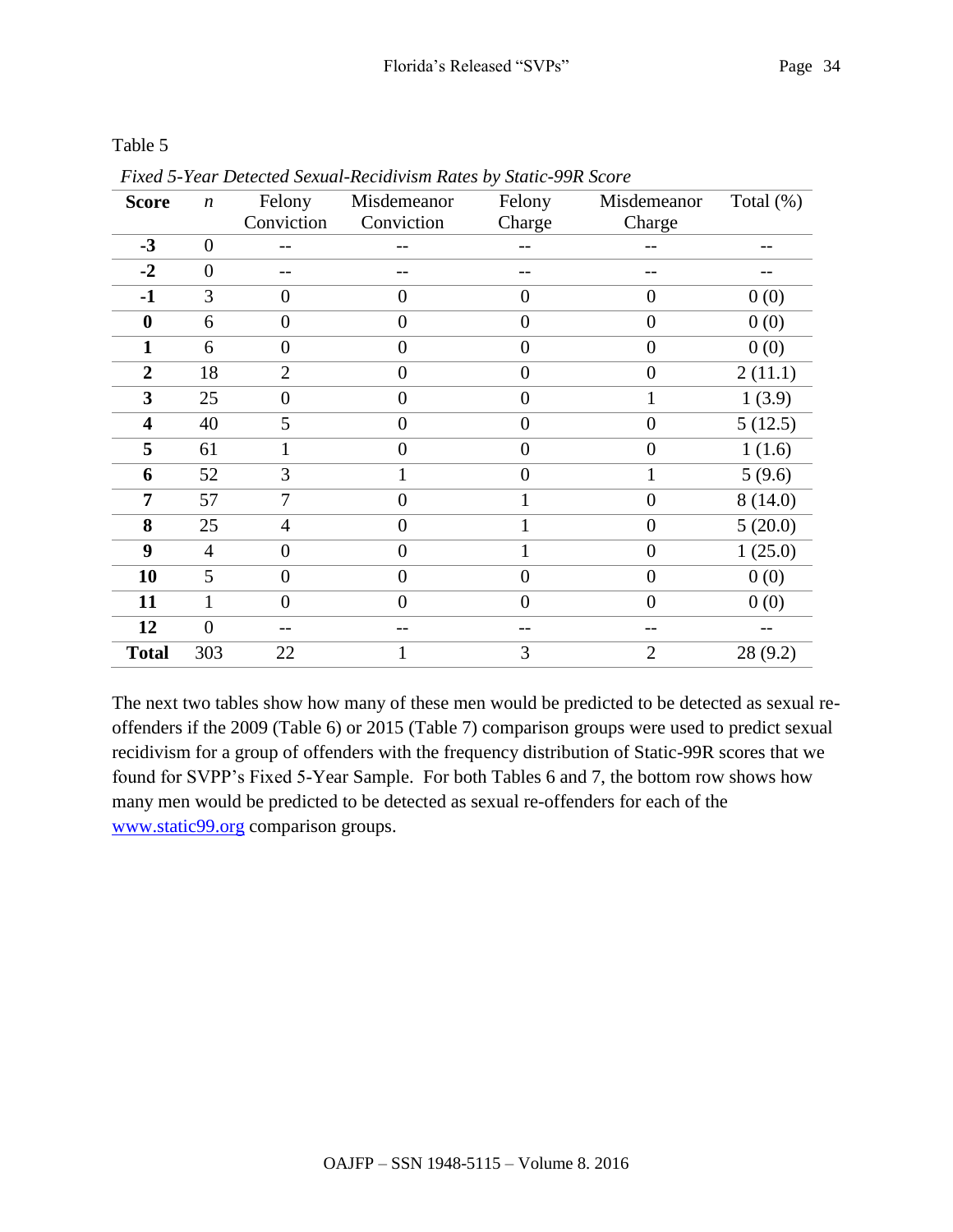### Table 6

# *Calculating Predicted 5-Year Detected Sexual Recidivism Rates Using 2009 Static-99R Comparison Groups*

|                         |                  |                         | 2009                    |                             |                         |                             |                         |                                        |                         |                             |
|-------------------------|------------------|-------------------------|-------------------------|-----------------------------|-------------------------|-----------------------------|-------------------------|----------------------------------------|-------------------------|-----------------------------|
|                         |                  | Florida SVP             |                         | Routine / FULLPOP           |                         | Non-routine                 |                         | <b>Selected for Treatment</b><br>Needs | High Risk/High Needs    |                             |
|                         |                  |                         |                         | Would be                    |                         | Would be                    |                         | Would be                               |                         | Would be                    |
| <b>Score</b>            | $\boldsymbol{n}$ | Detected<br>Recidivists | Predicted<br>Recidivism | Predicted to<br>be Detected | Predicted<br>Recidivism | Predicted to<br>be Detected | Predicted<br>Recidivism | Predicted to<br>be Detected            | Predicted<br>Recidivism | Predicted to<br>be Detected |
|                         |                  | (% )                    | Rate                    | as Sexual<br>Recidivists    | Rate                    | as Sexual<br>Recidivists    | Rate                    | as Sexual<br>Recidivists               | Rate                    | as Sexual<br>Recidivists    |
| $-3$                    | $\theta$         | $-$                     | 1.2                     | $\theta$                    | 2.2                     | $\boldsymbol{0}$            | 1.7                     | $\boldsymbol{0}$                       | $\qquad \qquad -$       | $\overline{0}$              |
| $-2$                    | $\theta$         | $-$                     | 1.6                     | $\overline{0}$              | 3.0                     | $\boldsymbol{0}$            | 2.3                     | $\boldsymbol{0}$                       | $- -$                   | $\mathbf{0}$                |
| $-1$                    | 3                | 0(0.0)                  | 2.1                     | .06                         | 4.0                     | .12                         | 3.1                     | .093                                   | 5.4                     | .16                         |
| $\mathbf 0$             | 6                | 0(0.0)                  | 2.8                     | .17                         | 5.3                     | .318                        | 4.1                     | .246                                   | 7.2                     | .43                         |
| $\mathbf{1}$            | 6                | 0(0.0)                  | 3.8                     | .23                         | 7.0                     | .42                         | 5.5                     | .33                                    | 9.4                     | .56                         |
| $\overline{2}$          | 18               | 2(11.1)                 | 5.0                     | .90                         | 9.1                     | 1.64                        | 7.2                     | 1.296                                  | 12.2                    | 2.20                        |
| $\mathbf{3}$            | 25               | 1(4.0)                  | 6.6                     | 1.65                        | 11.9                    | 2.98                        | 9.5                     | 2.375                                  | 15.8                    | 3.95                        |
| $\overline{\mathbf{4}}$ | 40               | 5(12.5)                 | 8.7                     | 3.48                        | 15.4                    | 6.16                        | 12.3                    | 4.92                                   | 20.1                    | 8.04                        |
| 5                       | 61               | 1(1.6)                  | 11.4                    | 6.95                        | 19.6                    | 11.96                       | 15.9                    | 9.70                                   | 25.2                    | 15.37                       |
| 6                       | 52               | 5(9.6)                  | 14.7                    | 7.64                        | 24.7                    | 12.84                       | 20.2                    | 10.50                                  | 31.2                    | 16.22                       |
| $\overline{7}$          | 57               | 8(14.0)                 | 18.8                    | 10.72                       | 30.6                    | 17.44                       | 25.4                    | 14.48                                  | 37.9                    | 21.60                       |
| 8                       | 25               | 5(20.0)                 | 23.7                    | 5.93                        | 37.2                    | 9.3                         | 31.4                    | 7.85                                   | 45.0                    | 11.25                       |
| 9                       | $\overline{4}$   | 1(25.0)                 | 29.5                    | 1.18                        | 44.3                    | 1.77                        | 38.1                    | 1.52                                   | 52.4                    | 2.10                        |
| 10                      | 5                | 0(0.00)                 | 29.5                    | 1.475                       | 51.6                    | 2.58                        | 38.1                    | 1.905                                  | 59.7                    | 2.985                       |
| 11                      | $\mathbf{1}$     | 0(0.00)                 | 29.5                    | .295                        | 51.6                    | .516                        | 38.1                    | .381                                   | 59.7                    | .597                        |
| <b>Total</b>            | 303              | 28 (9.24)               | --                      | 40.678                      |                         | 68.041                      |                         | 55.601                                 |                         | 85.471                      |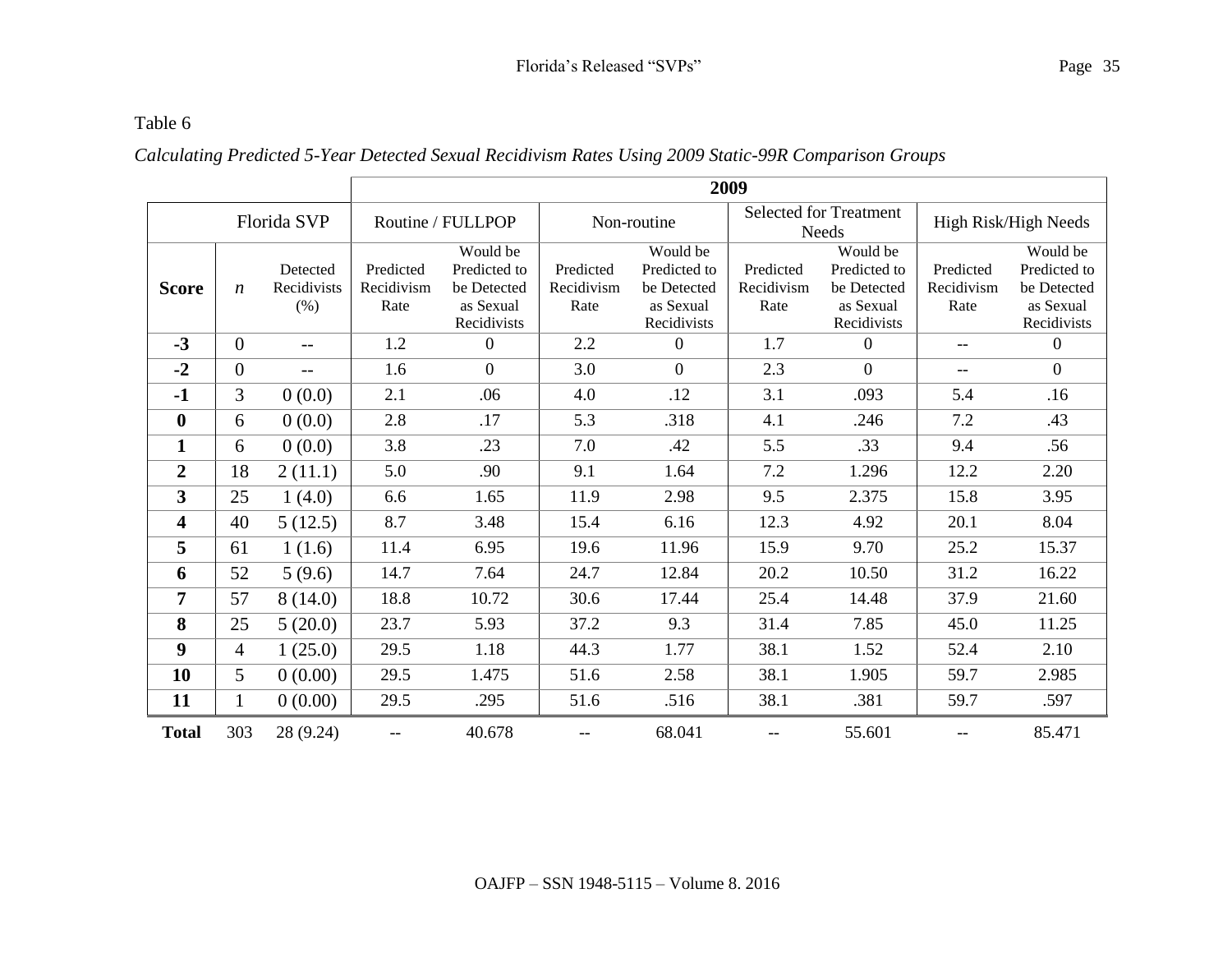### Table 7

# *Calculating Predicted 5-Year Detected Sexual Recidivism Rates Using 2015 Static-99R Comparison Groups*

|                         |                  |                                 | 2015                           |                                                                     |                                 |                                                                     |                                |                                                                     |                                 |                                                                     |
|-------------------------|------------------|---------------------------------|--------------------------------|---------------------------------------------------------------------|---------------------------------|---------------------------------------------------------------------|--------------------------------|---------------------------------------------------------------------|---------------------------------|---------------------------------------------------------------------|
|                         |                  | Florida SVP                     |                                |                                                                     | Routine / Complete              |                                                                     | High Risk / High Needs         |                                                                     |                                 |                                                                     |
| <b>Score</b>            | $\boldsymbol{n}$ | Detected<br>Recidivists<br>(% ) | Observed<br>Recidivism<br>Rate | Would be<br>Predicted to<br>be Detected<br>as Sexual<br>Recidivists | Predicted<br>Recidivism<br>Rate | Would be<br>Predicted to<br>be Detected<br>as Sexual<br>Recidivists | Observed<br>Recidivism<br>Rate | Would be<br>Predicted to<br>be Detected<br>as Sexual<br>Recidivists | Predicted<br>Recidivism<br>Rate | Would be<br>Predicted to<br>be Detected<br>as Sexual<br>Recidivists |
| $-3$                    | $\overline{0}$   | $-$                             | 0.0                            |                                                                     | 0.9                             |                                                                     | 0.0                            |                                                                     |                                 |                                                                     |
| $-2$                    | $\overline{0}$   | $-$                             | 1.1                            |                                                                     | 1.3                             |                                                                     | 0.0                            |                                                                     |                                 |                                                                     |
| $-1$                    | 3                | 0(0)                            | 2.8                            | 0.08                                                                | 1.9                             | 0.06                                                                | 4.8                            | 0.14                                                                | 5.6                             | 0.17                                                                |
| $\bf{0}$                | 6                | 0(0)                            | 2.8                            | 0.17                                                                | 2.8                             | 0.17                                                                | 3.6                            | 0.22                                                                | 7.2                             | 0.43                                                                |
| $\mathbf{1}$            | 6                | 0(0)                            | 3.9                            | 0.23                                                                | 3.9                             | 0.23                                                                | 7.8                            | 0.47                                                                | 9.0                             | 0.54                                                                |
| $\overline{2}$          | 18               | 2(11.1)                         | 3.6                            | 0.65                                                                | 5.6                             | 1.01                                                                | 17.5                           | 3.15                                                                | 11.3                            | 2.03                                                                |
| 3                       | 25               | 1(4.0)                          | 7.1                            | 1.78                                                                | 7.9                             | 1.98                                                                | 9.7                            | 2.43                                                                | 14.0                            | 3.50                                                                |
| $\overline{\mathbf{4}}$ | 40               | 5(12.5)                         | 10.1                           | 4.04                                                                | 11.0                            | 4.40                                                                | 19.7                           | 7.88                                                                | 17.3                            | 6.92                                                                |
| 5                       | 61               | 1(1.6)                          | 14.2                           | 8.66                                                                | 15.2                            | 9.27                                                                | 19.6                           | 11.96                                                               | 21.2                            | 12.93                                                               |
| 6                       | 52               | 5(9.6)                          | 20.3                           | 10.56                                                               | 20.5                            | 10.66                                                               | 24.6                           | 12.80                                                               | 25.7                            | 13.36                                                               |
| 7                       | 57               | 8(14.0)                         | 27.1                           | 15.45                                                               | 27.2                            | 15.50                                                               | 26.7                           | 15.22                                                               | 30.7                            | 17.50                                                               |
| 8                       | 25               | 5(20.0)                         | 36.7                           | 9.18                                                                | 35.1                            | 8.78                                                                | 31.1                           | 7.78                                                                | 36.3                            | 9.08                                                                |
| $\boldsymbol{9}$        | $\overline{4}$   | 1(25.0)                         | 38.5                           | 1.54                                                                | 43.8                            | 1.75                                                                | 33.3                           | 1.33                                                                | 42.2                            | 1.69                                                                |
| 10                      | 5                | 0(0.0)                          | 50.0                           | 2.50                                                                | 53.0                            | 2.65                                                                | 62.5                           | 3.13                                                                | 48.4                            | 2.42                                                                |
| 11                      | 1                | 0(0.0)                          | 66.7                           | 0.67                                                                | $-$                             |                                                                     | 0.0                            | 0.00                                                                | $-$                             |                                                                     |
| <b>Total</b>            | 303              | 28(9.2)                         | 8.3                            | 55.50                                                               |                                 | 56.46                                                               | 19.1                           | 66.48                                                               |                                 | 70.57                                                               |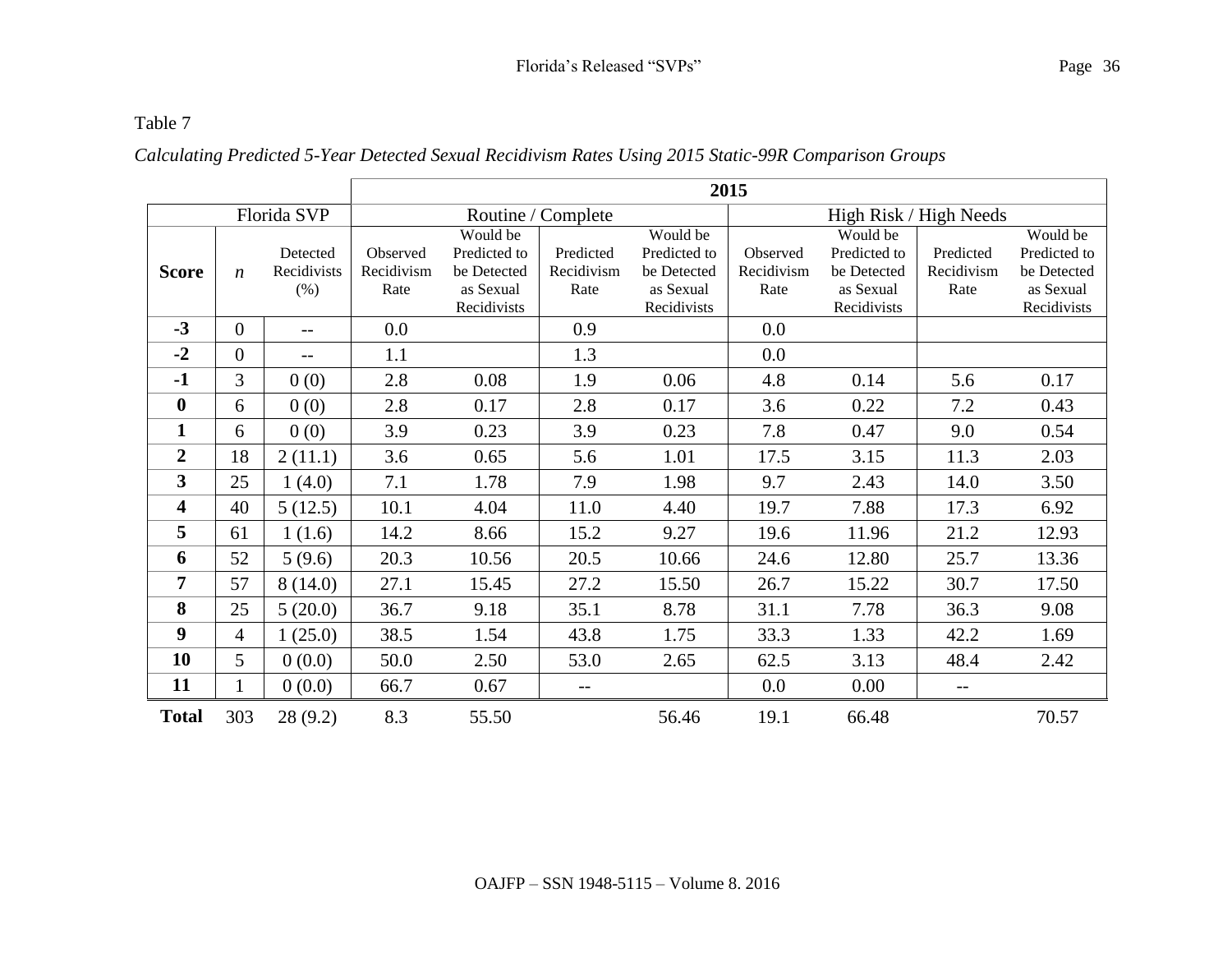Summing the numbers in Column 7 of Table 7 shows that, if the 2015 Routine/Complete comparison group were used to predict sexual recidivism in a sample with a frequency distribution such as this, 56.455 men would be predicted to be detected sexual recidivists. That is approximately twice as many men as the 28 men in SVPP's sample who were actually detected to sexually recidivate. Table 8 summarizes the findings from Tables 6 and 7, and shows the percent overprediction for each of the 2009 and 2015 comparison groups from [www.static99.org.](http://www.static99.org/) Use of any of the comparison groups at [www.static99.org](http://www.static99.org/) over-predicts sexual recidivism among Florida's released "SVPs." Use of the 2009 Routine comparison group would lead to less overprediction (and greater accuracy) than use of any other [www.stattic99.org](http://www.stattic99.org/) comparison group.

# Table 8

|                      |                           | <b>Predicted to be</b><br><b>Detected as Sexual</b><br><b>Recidivists (Rate)</b> | <b>Detected Sexual</b><br><b>Recidivists (Rate)</b> | <b>Percent</b><br>Over-prediction |
|----------------------|---------------------------|----------------------------------------------------------------------------------|-----------------------------------------------------|-----------------------------------|
|                      | Florida SVP Study         |                                                                                  | 28(9.2)                                             |                                   |
| 2009                 | High Risk/High Needs      | 85 (28.0)                                                                        |                                                     | 204%                              |
|                      | Preselected for Treatment | 56 (18.5)                                                                        |                                                     | 100%                              |
| Comparison<br>Groups | Non-routine               | 68 (22.4)                                                                        |                                                     | 143%                              |
|                      | Routine                   | 41 $(13.5)$                                                                      |                                                     | 46%                               |
| 2015                 | High Risk/High Needs      | 71 (23.4)                                                                        |                                                     | 154%                              |
| Comparison<br>Groups | Routine/Complete          | 56 (18.5)                                                                        |                                                     | 100%                              |

*Predicting 5-Year Detected Sexual Recidivism in the Florida SVP Study Using Available Static-99R Comparison Groups*

# **Part 2**

In this part we address two questions regarding overall risk assessments of Florida "SVPs."

# **Question 4. Would Adjustments to, or Overrides of, the Static-99R Risk Prediction Be Likely to Increase the Accuracy of Risk Predictions Regarding Florida's "SVPs"?**

As mentioned previously, research has shown that, when evaluators are allowed to adjust the results of empirical actuarial risk tools, the adjustments typically decrease the predictive accuracy of the resultant risk prediction. The same studies show that, when evaluators decide to adjust or override the actuarial-based risk prediction based on additional factors, the evaluators tend to predict that the person is *more dangerous* than the actuarial-based prediction would indicate (Gore, 2007; Storey et al., 2012; Wormith et al., 2012; see also reviews by DeClue, 2013; DeClue & Zavodny, 2014; and Hanson & Morton-Bourgon, 2009).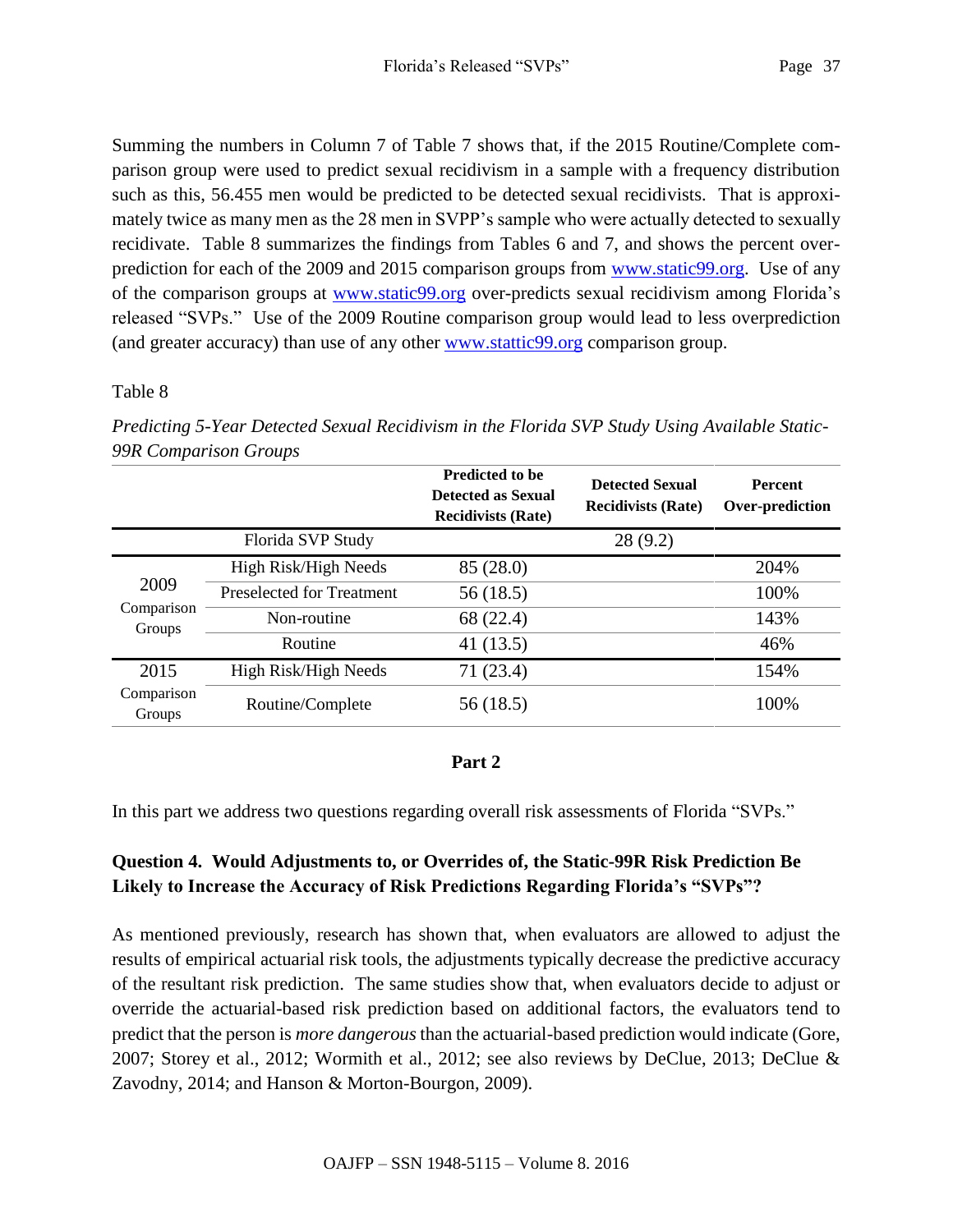Florida's SVP evaluators have generally considered risk factors outside of the Static-99R and have tended to estimate that the evaluated persons are more likely to sexually recidivate than would be expected on the basis of the actuarial instrument, especially for the men who were identified by SVPP as meeting criteria for civil commitment (Carr et al., 2013; Montaldi, 2015). Such case-bycase adjustments or overrides would only be expected to increase accuracy if the number of detected sexual recidivists among Florida's released "SVPs" exceeds the number that would be predicted when using the [www.static99.org](http://www.static99.org/) comparison groups.

**Results and Discussion.** As described above, use of any of the [www.static99.org](http://www.static99.org/) comparison groups would lead to over-prediction of detected sexual recidivism for Florida's released "SVPs." If Florida SVP evaluators were to routinely or frequently arrive at final risk predictions that exceed the risk associated with the person's Static-99R score, that would likely lead to an even greater over-prediction of detected sexual recidivism for these people, and a decrease in the overall accuracy of SVP risk assessments in Florida.

This is not to say that an SVP evaluator should never adjust or override the Static-99R risk prediction, no matter what. In their article introducing the Static-99, Hanson and Thornton (2000) mention two examples of "special features" of a case that would likely warrant an override of an actuarial instrument: debilitating disease or stated intentions to re-offend. Wormith et al. (2012) found that overriding risk predictions to *lower* risk level was done rarely, and was found to enhance accuracy in their study. DeClue (2013) provides theoretical, ethical, and practical guidelines regarding when an SVP evaluator should override an actuarial-based prediction.

### **Question 5. How Could SVPP and Florida SVP Evaluators Use These Findings?**

When local findings for an actuarial instrument such as the Static-99R are developed, there are at least four potential ways they could be used by evaluators. One way would be to develop risk tables such as those at [http://static99.org/pdfdocs/detailed\\_recid\\_tables\\_static99r\\_2009-11-15.pdf](http://static99.org/pdfdocs/detailed_recid_tables_static99r_2009-11-15.pdf) and [http://static99.org/pdfdocs/Supplemental\\_Recidivism\\_Tables\\_Static-99R\\_Static-2002R.pdf.](http://static99.org/pdfdocs/Supplemental_Recidivism_Tables_Static-99R_Static-2002R.pdf) The developers of the Static-99R "recommend that local STATIC norms be used only when they have greater scientific credibility than the available aggregated norms. Local norms can account for the unique cultural and social features of a specific jurisdiction, but they are difficult to produce with confidence. ... We recommend 100 recidivists for stable logistic regression estimates" (Hanson et al., 2015). Concurrently, though, for other risk-assessment tools, the same researchers recommend the use of sets of norms that contain fewer than 100 recidivists (Helmus, Hanson, Babchishin, & Thornton, 2014). If it is decided to follow Hanson et al.'s recommendation, then a risk table with local norms for each score would only be constructed if the study's sample includes at least 100 detected sexual recidivists.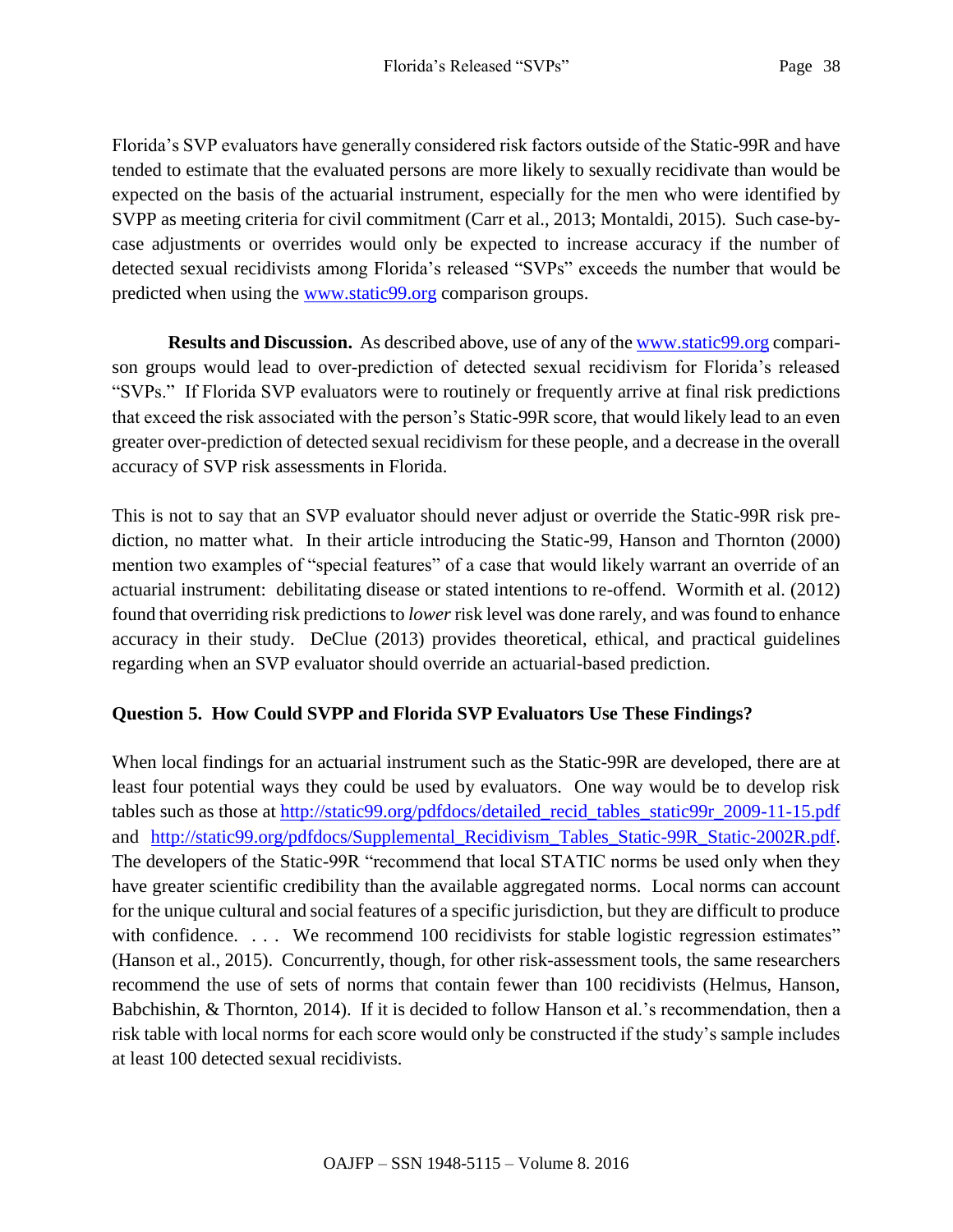The second potential way that evaluators could use local findings would be to recognize whether the [www.static99.org](http://www.static99.org/) comparison groups tend to over-predict or under-predict detected sexual recidivism, and to mention that in their reports and testimony.

A third potential way to use local findings would be for evaluators to be mindful of findings regarding over- or under-prediction of detected sexual recidivism as evaluators consider whether to adjust or over-ride actuarial-based risk predictions in individual cases. For example, if it turned out that using comparison groups from [www.static99.org](http://www.static99.org/) would lead to under-prediction of detected sexual recidivism among Florida's released "SVPs," then an evaluator might be inclined to adjust or override the Static-99R prediction in the direction of predicting greater risk in cases in which there are identified factors outside the actuarial instrument that would suggest greater risk.

A fourth potential way for evaluators to use local findings would be to use the first three columns in Table 6 to develop a 2 X 2 contingency table for relevant cut scores on the Static-99R in order to calculate calibration indicators, including the Positive Predictive Value (PPV), the Number Needed to Detain (NND), and overall accuracy (Campbell, 2011; DeClue & Campbell, 2013; Fleminger, 1997; Singh, 2013).

**Results and Discussion.** In considering the first option, there were 303 men who had been at risk for at least 5 years and for whom we had Static-99R scores. If the detected-sexualrecidivism rate for this Fixed 5-Year Sample had been higher than 33%, we would have had 100 or more detected sexual recidivists, and we could have proceeded with logistic regression to develop a risk table using local findings. As shown in Table 5, the detected-sexual-recidivism rate was much lower, at 9.24%, and there were only 28 detected sexual recidivists in this sample. Therefore, we did not proceed with development of a risk table of local norms for Florida's released "SVPs."

Regarding the second option, as mentioned above, we found that using any of the [www.static99.org](http://www.static99.org/) comparison groups would lead to an over-prediction of detected sexual recidivism for Florida's "SVPs." Florida SVP evaluators could mention that in their reports and testimony.

Regarding the third option, Florida SVP evaluators could be mindful of the fact that the [www.static99.org](http://www.static99.org/) comparison groups would lead to an over-prediction of detected sexual recidivism for Florida's "SVPs" as Florida SVP evaluators consider whether to adjust or over-ride their actuarial-based risk predictions.

Regarding the fourth option, Table 9 presents a standard 2 X 2 table for a Static-99R Score of 7 for the Fixed 5-Year Sample.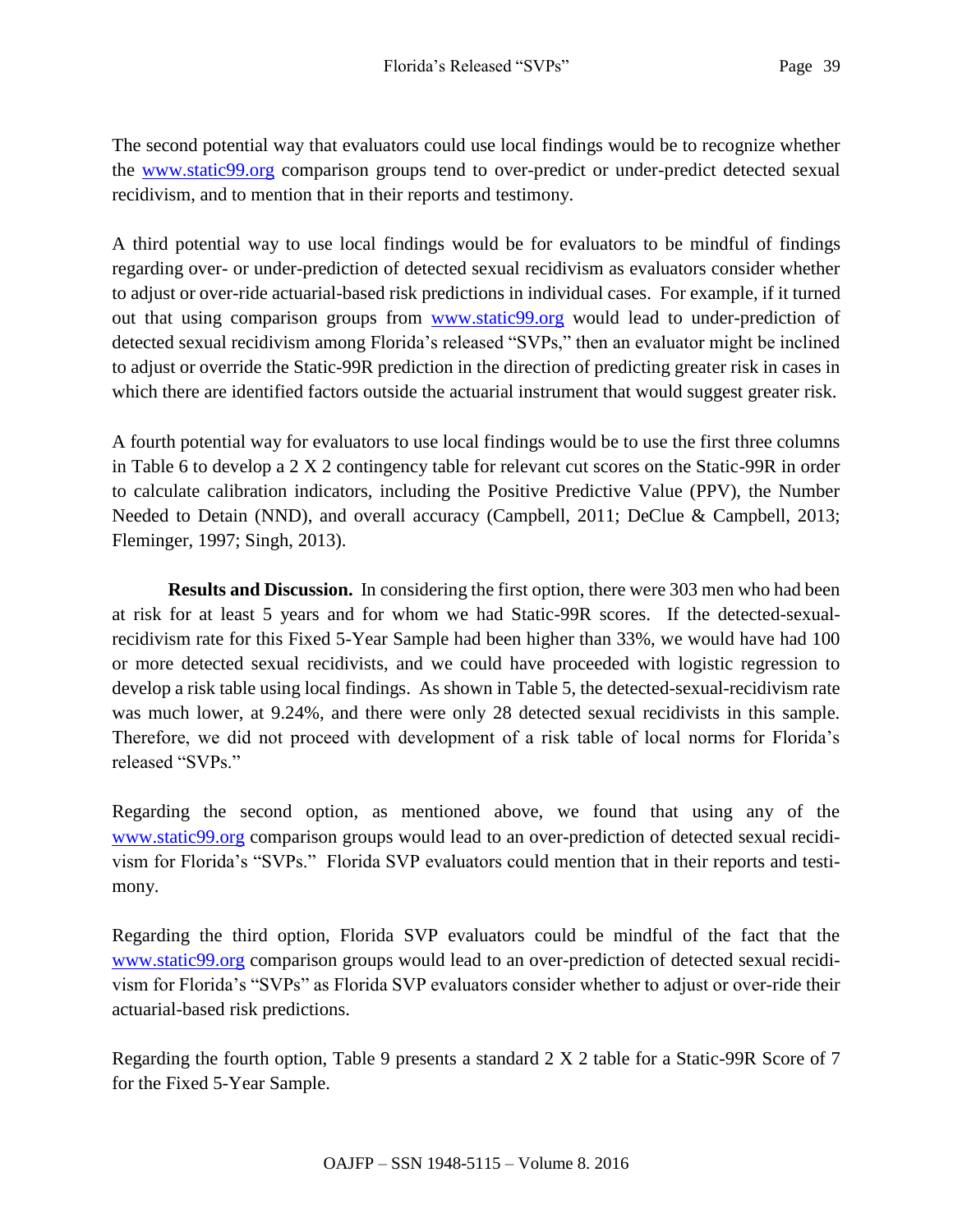#### Table 9

|  | Standard 2 X 2 Table for a Static-99R Score of 7 in the Fixed 5-Year Sample |  |
|--|-----------------------------------------------------------------------------|--|
|  | Detected to Reoffend                                                        |  |

|              |       | Detected to Reoffend |     |       |
|--------------|-------|----------------------|-----|-------|
|              |       | <b>Yes</b>           | No  | Total |
| Predicted to | Yes   | 4                    | 78  | 92    |
| Reoffend     | No    | 4                    | 197 | 211   |
|              | Total | 28                   | 275 | 303   |

For the Fixed 5-Year Sample, the PPV for a score of *7 or higher* is .15, 95% CI [.09, .25]. In other words, if we predicted that all of the men in the Fixed 5-Year Sample with a Static-99R Score of 7 or above would be detected to sexually re-offend within 5 years of their release, we would be correct about 15% of the time and incorrect about 85% of the time. Overall accuracy (correct predictions divided by number of cases) is 70%. In contrast, if one predicted that 0 persons would be detected to sexually reoffend within 5 years, overall accuracy would be 91%.

Similarly, the NND for a score of *7 or higher* is 7. In other words, if we wanted to prevent one detected sexually violent act over a 5-year period among men with Static-99R scores of 7 or above in the Fixed 5-Year Sample, we would have to detain 7 such men. Substituting these numbers into a quote from Singh (2013, p. 13), "Some may consider the unnecessary detention of six people to prevent the violent behavior of a seventh an appropriate measure to ensure public safety, whereas others may feel that the civil rights of those six unnecessarily detained individuals are of greater importance." In Florida SVP cases, evaluators could include such data and calculations in reports and testimony, so that decision makers can better appreciate the consequences of the choices they make.

### **Part 3**

In this part we address how to evaluate the accuracy of an individual evaluator's risk predictions.

# **Question 6. How Can These Data Be Used to Assess the Accuracy of an Individual Florida SVP Evaluator's Risk Predictions?**

When performing risk assessments, forensic psychologists often conduct a careful one-time assessment, offer a prediction regarding an individual person's risk, and never receive or examine feedback regarding the accuracy of the evaluator's risk prediction. We examined the accuracy of one Florida SVP evaluator's risk predictions, as encapsulated in this data set. Recall that, for every subject in this entire data set, SVPP had found that the person met criteria for civil commitment as an SVP. In some of the cases in this data set, one SVP evaluator had opined that the particular person met commitment criteria, and another SVP evaluator opined that the person did not.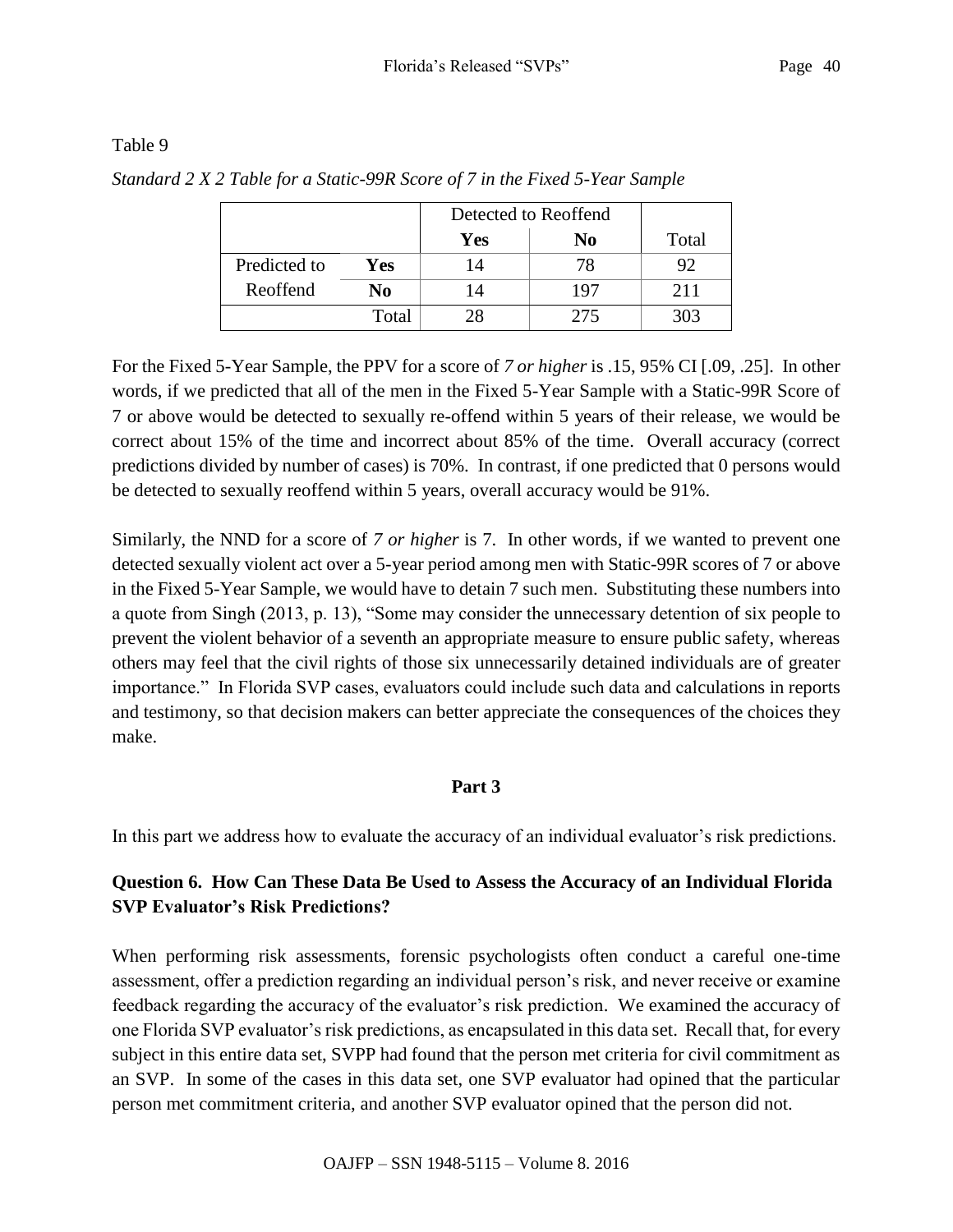The first author of this article was a contract evaluator for SVPP from 1999 through summer 2010. We identified which of these subjects he had evaluated for SVPP, whether or not this evaluator opined that the person met commitment criteria, and whether the person was detected to sexually recidivate during the time that data were collected. We constructed two 2 X 2 contingency tables; in 1 table counting sexual recidivism consisting of a charge or conviction, and in the other table only counting new convictions.

**Results.** Tables 10 and 11 present accuracy rates for one Florida SVP evaluator's risk predictions.

### Table 10

*Accuracy of One Evaluator's Risk Predictions (Charge or Conviction)*

| <b>Predicted</b> | <b>Re-offense (charge or conviction)</b> | <b>No Detected Re-offense</b> | <b>Total</b> |
|------------------|------------------------------------------|-------------------------------|--------------|
| Yes              |                                          |                               |              |
| NO               |                                          |                               |              |
| Total            |                                          |                               |              |

# Table 11

*Accuracy of One Evaluator's Risk Predictions (Conviction Only)*

| <b>Predicted</b> | <b>Re-offense (conviction)</b> | <b>No Detected Re-offense</b> | <b>Total</b> |
|------------------|--------------------------------|-------------------------------|--------------|
| Yes              |                                |                               |              |
| NO               |                                |                               |              |
| Total            |                                |                               |              |

This evaluator assessed 73 (9.6%) of the men in this data set. When counting sexual or sexually motivated charge or conviction as detected sexual recidivism (Table 10), the detected-sexualrecidivism rate was 8.22% (which is not unexpected, given that the overall detected-sexualrecidivism rate for the 761 men in the data set was 9.72%). For the data in Table 10,  $PPV = .09$ , 95% CI [.04, .21], and NPV = .95, 95% CI [.72, 1.00]. Thus, of the 54 men declared by this evaluator to be likely to engage in new acts of sexual violence if they were released from confinement, 5 (9%) were detected to have a new sexual or sexually motivated charge or conviction during the time that SVPP collected data. Of the 19 men declared by this evaluator to not be likely to engage in new acts of sexual violence if released, 18 (95%) had no new sexual or sexually motivated charge or conviction.

When counting sexual or sexually motivated *conviction* as detected sexual recidivism (Table 11), the detected-sexual-recidivism rate was 4.11%. For the data in Table 11, PPV = .06, 95% CI [.01, .16], and NPV = 1.00, 95% CI [.79, 1.0]. Thus, among the 54 men that this evaluator declared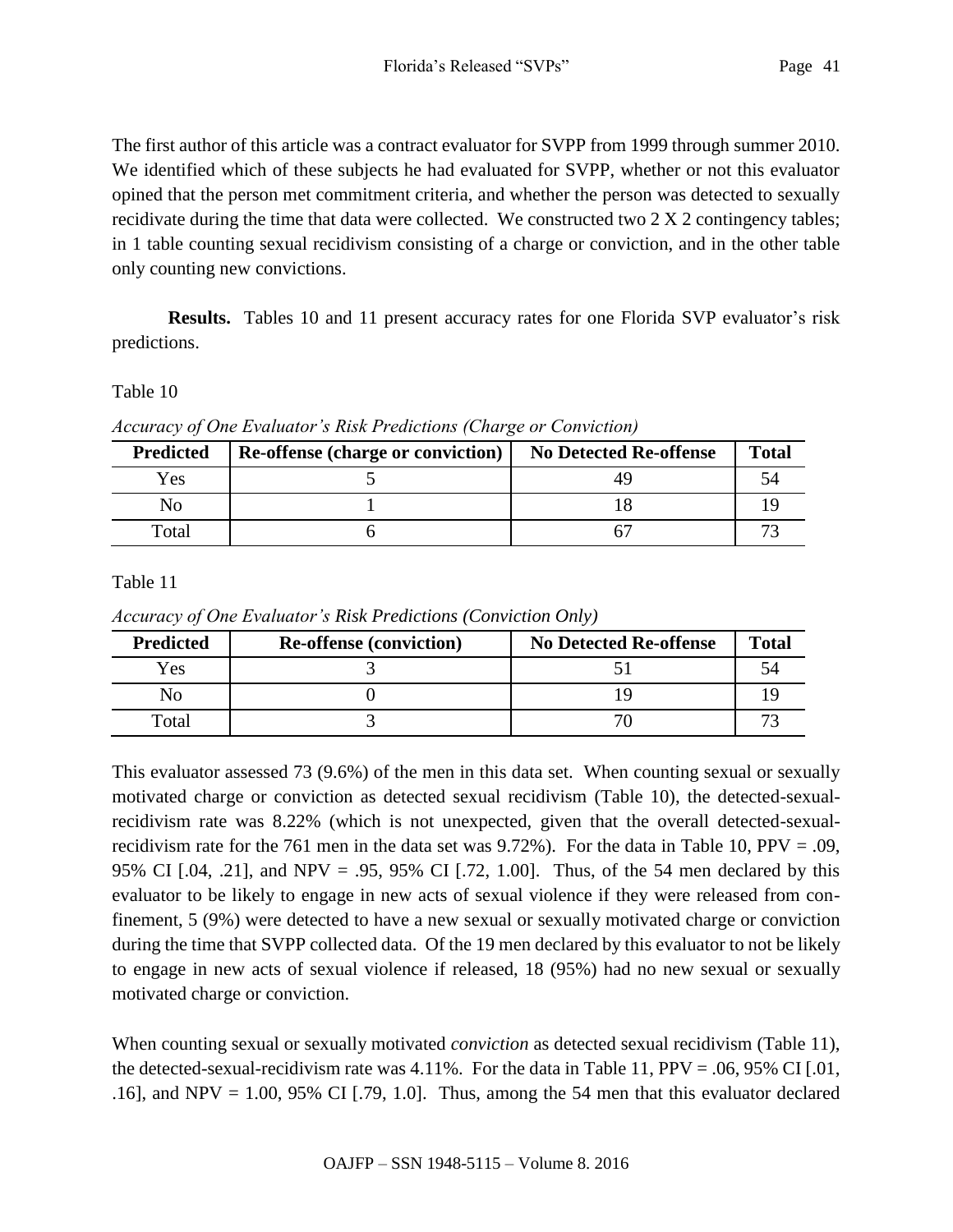were likely to sexually recidivate if they were released, 51 (94%) were not convicted of a new sexual or sexually motivated offense. Among the 19 men declared by this evaluator to not be likely to sexually recidivate, 0 were convicted of a new sexual or sexually motivated offense.

**Discussion.** Any SVPP contract evaluator could calculate the accuracy of his or her risk predictions using this same technique: request the data from SVPP, identify which cases he or she evaluated and whether he or she had opined that the person met criteria for civil commitment, and count how many of those men were detected to sexually recidivate following release. Because these data are public records, any interested person could obtain the data regarding any contract SVP evaluator and then determine that evaluator's numbers of hits and misses.

# **Part 4**

This part is focused on whether available data show that Florida's civil commitment process reduces sexual recidivism by Florida's released "SVPs."

# **Question 7. Does Available Evidence Show That Civil Commitment Reduces Sexual Recidivism by Florida's Released "SVPs"?**

To address this question, which is at the heart of the statutory mandate to conduct an efficacy study, we wanted to compare *persons who were not committed* versus *persons who were committed, treated, and then released following a judicial finding that they no longer met commitment criteria.* This type of analysis addresses whether committing persons to involuntary, indefinite detention reduces detected sexual recidivism.

This question is related to the question of whether sex-offender treatment reduces sexual recidivism. DeClue and Zavodny (2014) used data from published meta-analyses to calculate Number Needed to Treat (NNT) for sex-offender treatment. NNT is a useful measure of treatment effectiveness (Cook & Sackett, 1995; Gigerenzer, 2002; Singh, 2013). Calculating NNT is very straightforward: NNT is the inverse of the absolute risk reduction. It is the average number of patients needed to be treated to prevent one bad outcome; that is, the number of patients that need to be treated for one patient to benefit, compared with a control group. For sex-offender treatment, NNT can be operationalized as the average number of sex offenders needed to be treated to prevent one re-arrest or re-conviction for a sexual offense.

DeClue and Zavodny (2014) calculated NNT for three recent meta-analyses. The authors of one of those studies (Lösel and Schmucker, 2005) updated their meta-analysis in 2015. In the most recent meta-analysis, Schmucker and Lösel (2015) restricted their analysis to comparisons with equivalent treatment and control groups, and to studies with official measures of recidivism as outcome criteria. The studies included in their meta-analysis were predominantly reported in the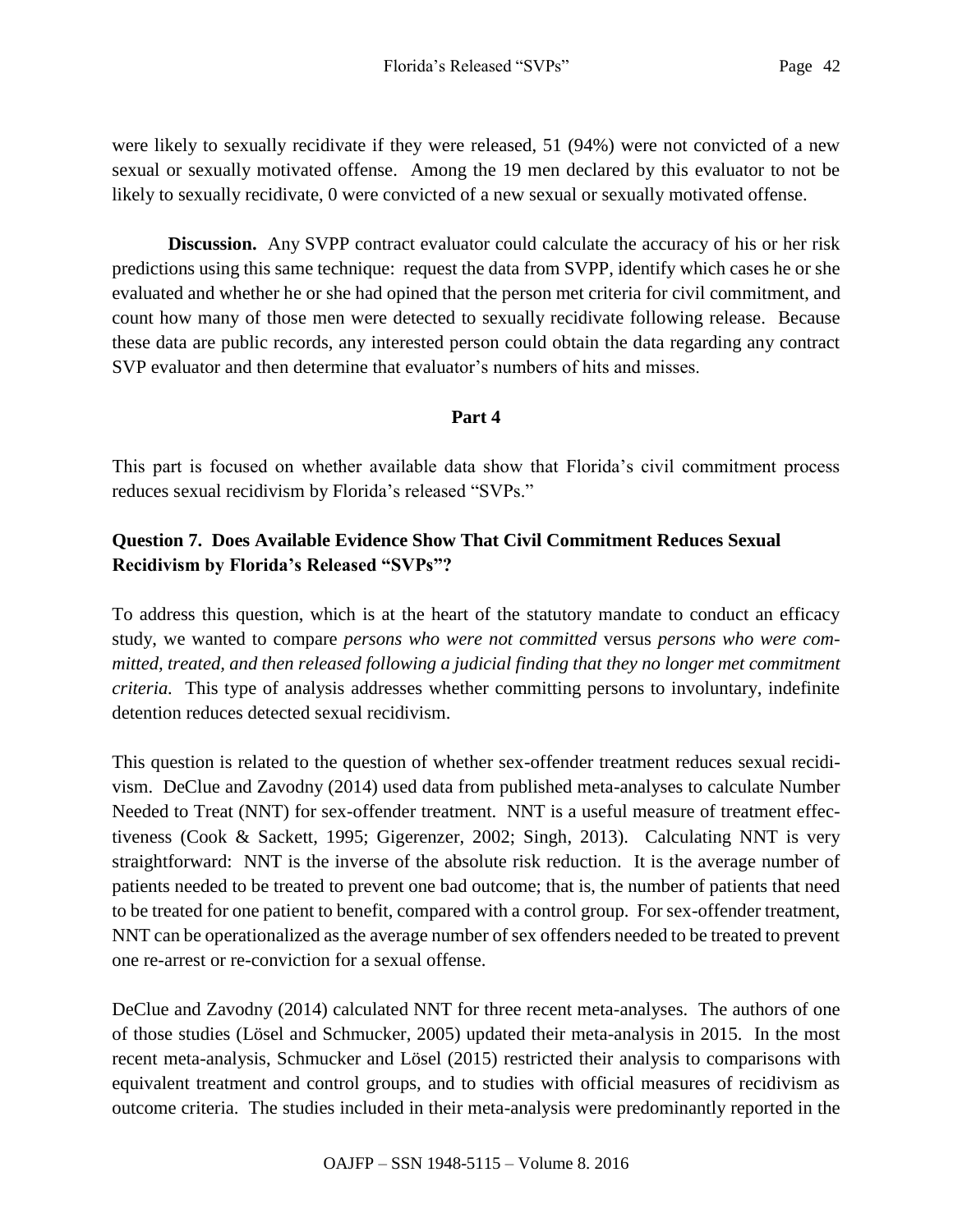last two decades, with nearly half appearing since 2000. All treatment programs involved psychosocial treatment, with cognitive-behavioral treatment predominating.

In addition to examining whether available data show that civil commitment reduces detected sexual recidivism, we wanted to see whether it does so with greater efficacy than the overall efficacy of sex-offender treatment in the most recent meta-analysis (Schmucker & Lösel, 2015). Regarding Florida's released "SVPs," we compared two groups of released "SVPs." All of the men in both groups had the following in common: their files had been reviewed by SVPP and they had been referred for one or more face-to-face evaluations. In at least one, and usually more than one of those evaluations, the evaluator declared, to a reasonable degree of certainty, that the person was likely to engage in acts of sexual violence if he was not confined. All of the men in both groups had been declared by SVPP to be likely to engage in future acts of sexual violence if released.

The differences in the two groups only emerged after the SVP evaluators and SVPP had completed their evaluations:

- The 24 men who comprised one subgroup were civilly committed by a court, treated at FCCC, and then released on the basis of a judicial finding that they no longer met criteria for civil commitment. The average Static-99R score for the 16 men for whom SVPP had STATIC scores was 4.2.
- The 417 men who comprised the other subgroup were released without ever being civilly committed by a court. The average Static-99R score for the 286 men for whom SVPP had a STATIC score was 5.3. Most of these cases were resolved by releasing the men without the men ever going to a civil-commitment trial.

In calculating NNT, we treated detected sexual recidivism (new charge or conviction) as the "bad outcome." The "good outcome" was not being detected to have sexually recidivated. For Florida's released, "SVPs," we used the Fixed 5-Year Sample of 441 subjects. We entered the number of men who had been committed, treated, and subsequently released as the "experimental" subjects, and "SVPs" who were released without ever being committed as "controls." If the NNT would turn out to be a positive number, that would suggest that, for this sample, civil commitment reduced detected sexual recidivism. If the NNT for Florida's committed-then-released "SVPs" is lower than the NNT for Schmucker and Lösel's (2015) meta-analysis, that would suggest that civil commitment had a greater, positive effect on Florida's committed-then-released "SVPs" than the average efficacy of sex-offender treatment in that recent meta-analysis.

When NNT turns out to be a negative number, that indicates that subjects in the experimental group had more bad outcomes than subjects in the control group. The results are characterized as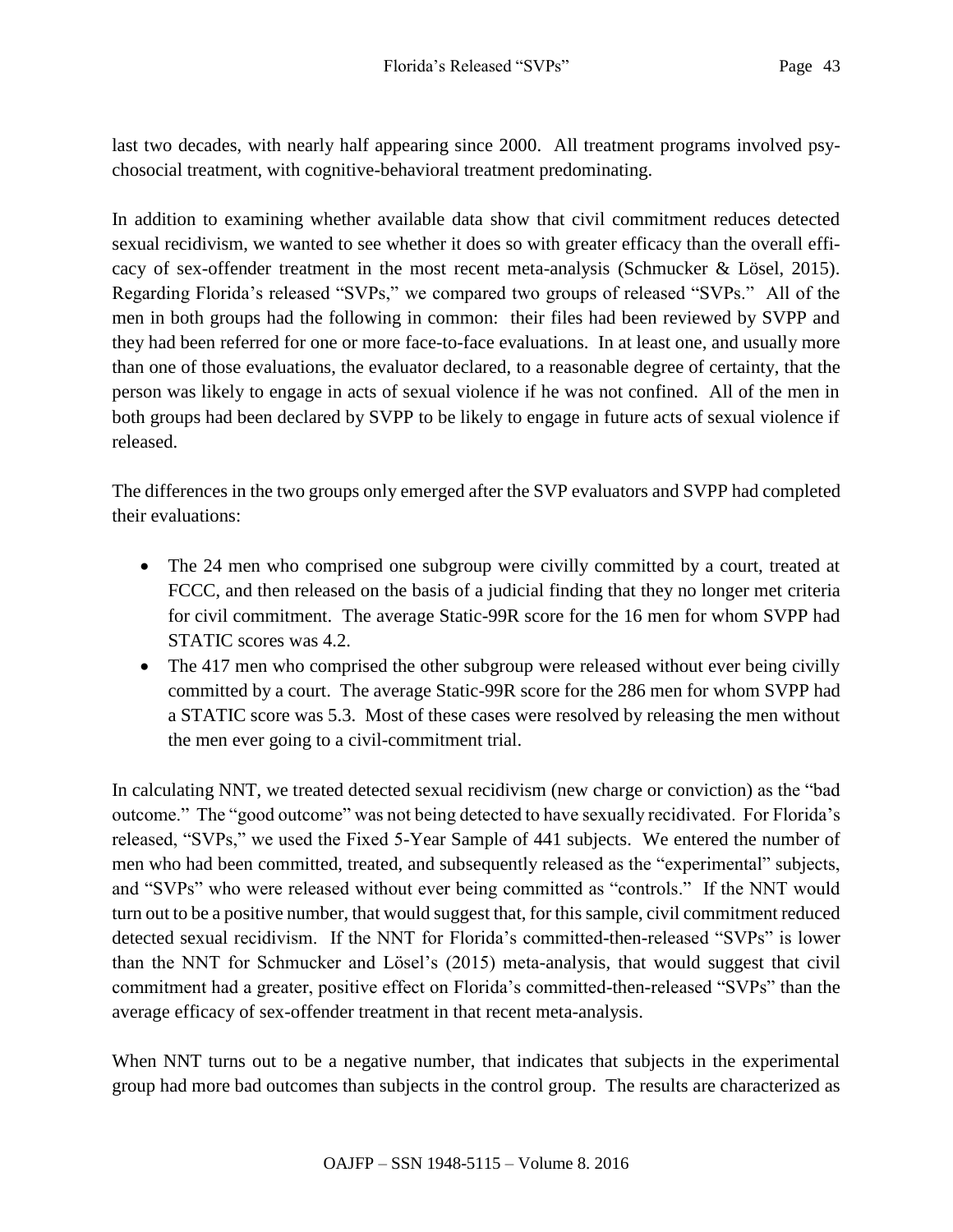Number Needed to Harm (NNH). For the SVPP sample, if the calculator would yield NNH rather than NNT, that would indicate that the committed-treated-released "SVPs" were detected to sexually recidivate at a rate that is greater than the number of never-committed "SVPs."

**Results.** Table 12 presents NNT for sexual-recidivism meta-analyses, including Schmucker and Lösel's 2015 update. For these three meta-analyses, NNT varies from 13 to 28. An NNT of 28 means that about 1 in 28 sex-offender patients benefits from treatment (i.e., has a lowered rate of detected sexual recidivism).

Table 12

*Rates of Detected Sexual Recidivism & Number Needed to Treat (NNT) in Three Recent Meta-Analyses*

| Meta-Analysis                             | Detected Sexual Recidivism |           |     |
|-------------------------------------------|----------------------------|-----------|-----|
|                                           | Treated                    | Untreated | NNT |
| Hanson, Bourgon, Helmus, & Hodgson (2009) | 10.9%                      | 19.2%     |     |
| Hanson et al. $(2002)$                    | 12.3%                      | 16.8%     | 23  |
| Schmucker & Lösel (2015)                  | 10.1%                      | 13.7%     | 28  |

Table 13 presents NNT results for Florida's released "SVPs." Considering Florida's released "SVPs" in this context, we can use the NNT from Schmucker and Lösel's (2015) meta-analysis as a fair, though admittedly low, benchmark. Does available evidence show that more than 1 in 28 civilly committed SVPs benefited from involuntary detention (had a lower rate of detected sexual recidivism)? Of course, that question could also be worded in terms of whether *society* benefited from involuntarily detaining these SVPs prior to their release; either way, the question is whether the civilly committed persons had a lower rate of detected sexual recidivism than those who were not civilly committed.

Table 13

*Number Needed to Treat/Harm*

| "Florida's Released 'SVPs"", Fixed Five-Year Sample                                                  |                                   |                               |  |  |
|------------------------------------------------------------------------------------------------------|-----------------------------------|-------------------------------|--|--|
|                                                                                                      | Not Detected to Sexually Reoffend | Detected to Sexually Reoffend |  |  |
| Not Committed                                                                                        | 380                               | 37                            |  |  |
| Committed                                                                                            | 21                                | 3                             |  |  |
| <b>Calculated Results</b>                                                                            |                                   |                               |  |  |
| 8.9% of not-committed subjects were detected to sexually reoffend.                                   |                                   |                               |  |  |
| 12.5% of committed-treated-and-released subjects were detected to sexually reoffend.                 |                                   |                               |  |  |
| The difference, the absolute risk increase, is 3.6%.                                                 |                                   |                               |  |  |
| The 95% confidence interval for this difference ranges from -9.9% to 17.1%.                          |                                   |                               |  |  |
| The NNH (Number Needed to Harm) is 28. This means that about one in every 28 patients will be harmed |                                   |                               |  |  |
| by the treatment.                                                                                    |                                   |                               |  |  |
| Because the 95% confidence interval for the absolute risk reduction extends from a negative number   |                                   |                               |  |  |
| (treatment may harm) to a positive number (treatment may benefit), we cannot say with 95% certainty  |                                   |                               |  |  |

whether commitment increases risk, decreases risk, or has no effect.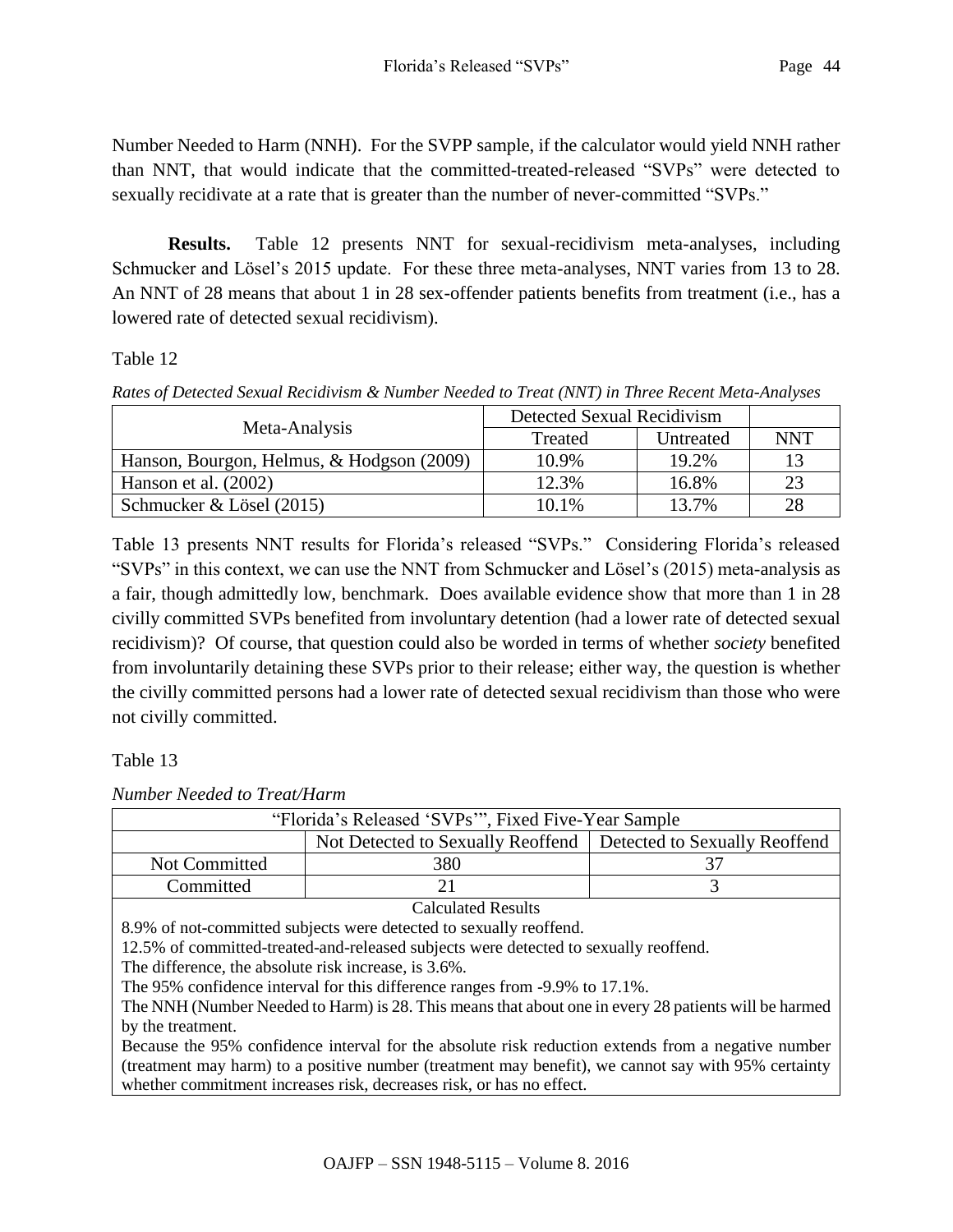In Schmucker and Lösel's (2015) meta-analysis, on average, the studies included 358 offenders. SVPP's Fixed Five-Year Sample included 441 offenders. However, at the time SVPP stopped collecting data, only 24 of the subjects in the Fixed 5-Year Sample had been committed prior to their release. The smaller numbers in Florida's released "SVP" study, especially the small number of committed-treated-released "SVPs," lead to a wide confidence interval for Florida's released "SVP" study.

As shown in Table 13, the available evidence does not show that involuntary, indefinite confinement for long-term control, care, and treatment of SVPs reduces detected sexual recidivism. These results actually trend in the opposite direction. Because the confidence interval for Florida's released SVPs extends from a negative number (civil commitment may harm) to a positive number (civil commitment may benefit), available evidence does not prove that Florida's civilcommitment process makes people more likely to commit new acts of sexual violence.

# **General Discussion**

In response to a legislative mandate, the State of Florida conducted a 14-year efficacy study of its program to involuntarily, indefinitely, and preventively detain persons that it considered to have a "propensity to commit acts of sexual violence . . . of such a degree as to pose a menace to the health and safety of others." SVPP confirmed to us that the study has been completed; data collection has stopped and has not been resumed. In this article, we report the results of this completed study.

More than half of the men declared by SVPP to be dangerous sexual predators have been released from confinement. Most of Florida's released "SVPs" have not been detected to engage in new acts of sexual violence following their release. Although their early (5-year) detected sexual recidivism rate exceeded that of randomly selected sex offenders, by 10 years following release, their detected-sexual recidivism rate was no higher than that of randomly selected sex offenders. SVPP appears to have successfully identified a group of sex offenders who *initially* are more dangerous than randomly selected sex offenders, but available evidence does not show that, as a group, these people really meet statutory criteria for being *likely to engage in new acts of sexual violence if not confined.* Over 90% of these men are not detected to sexually recidivate within 5 years after their release, and by 10 years after release their detected-sexual-recidivism rate is no greater than that of randomly selected sex offenders.

The Static-99R provided more accurate risk estimates than the Static-99, which is consistent with prior research. Accuracy levels in this field study are lower than in the development samples, but are comparable to a prior field study conducted in Texas (Boccaccini et al, 2009). The Static-99R is not worthless for this population; released "SVPs" with higher scores tended to have greater detected-sexual-recidivism rates than those with lower Static-99R scores. Although most of the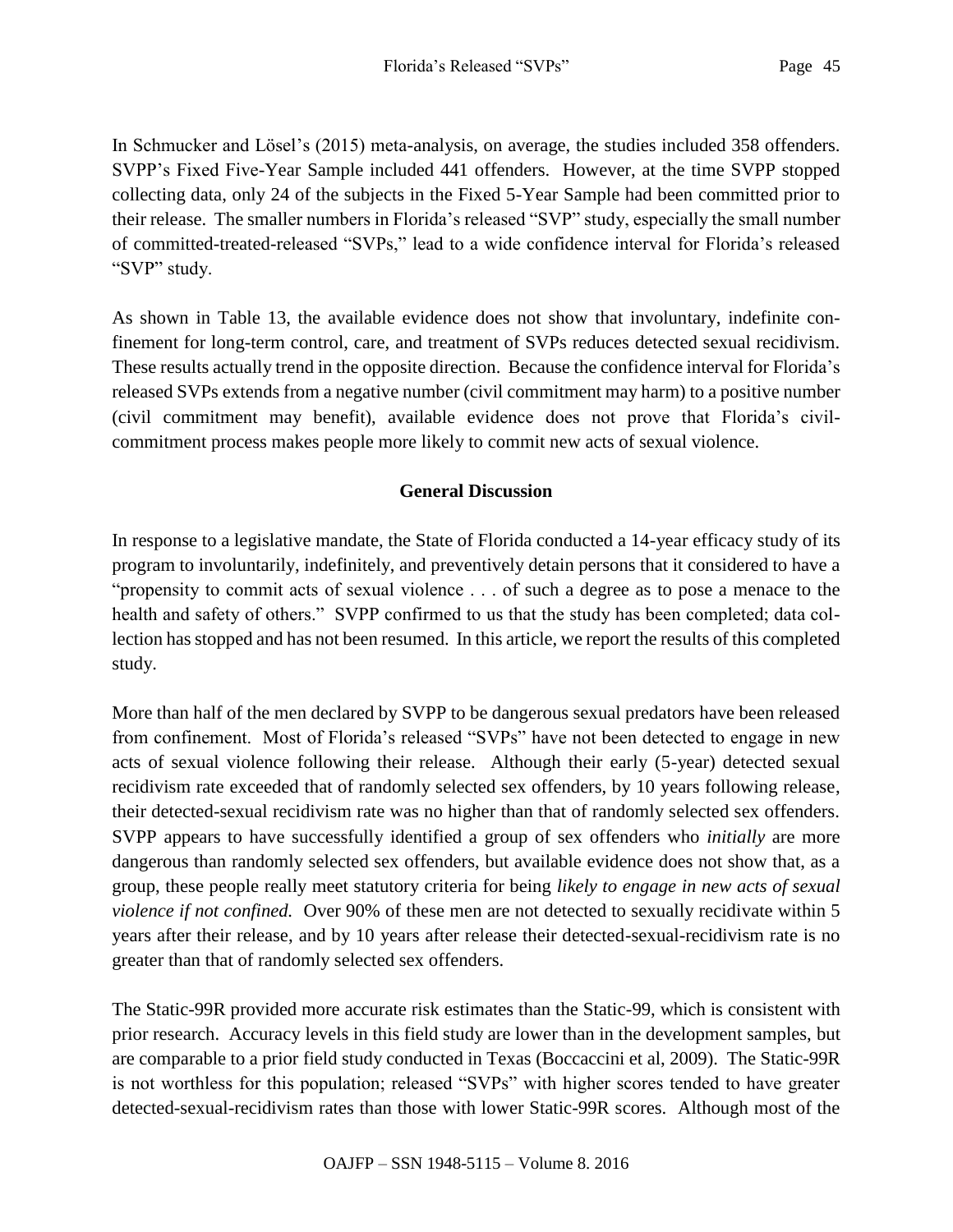men with higher Static-99R scores are not detected to sexually re-offend once they are released, that is even truer for men with lower Static-99R scores.

All of the [www.static99.org](http://www.static99.org/) comparison groups lead to over-prediction of detected sexual recidivism among Florida's released "SVPs." The 2009 Routine/Complete comparison group would lead to the least over-prediction, compared to the other [www.static99.org](http://www.static99.org/) comparison groups.

SVPP and Florida's SVP evaluators could identify relevant cut points and use the data in the first three columns of Table 6 to develop 2 X 2 contingency tables such as the one presented as Table 9. Those can be used to calculate calibration indicators, including the Positive Predictive Value (PPV), the Number Needed to Detain (NND), and overall accuracy (Campbell, 2011; DeClue & Campbell, 2013; Fleminger, 1997; Singh, 2013). Those calibration indicators can be reported to decision makers, to enhance understanding of the consequences of decisions to confine or release persons.

Because (a) by far, most released "SVPs" are not detected to sexually recidivate and (b) SVP evaluators are not very precise at identifying in advance those who probably will, overall accuracy of risk assessments would be greatest if SVPP predicted that 0 prisoners would be detected to sexually reoffend following their release from confinement. Unfortunately, during the first 14 years of its attempt to prevent sex crimes via involuntary commitment, the State of Florida has apparently done more "rounding up of the usual suspects" (detaining people who were detected to have committed sex offenses in the past but would not have been sexual recidivists in the future) than precisely targeting future perpetrators (only detaining the men who would have become detected sexual recidivists had they not been subjected to preventive detention).

In addressing whether civilly committing a person reduces risk for engaging in new acts of sexual violence, we relied on *available evidence* regarding *detected sexual recidivism* and we used a low bar: Does available evidence show that civil commitment benefits (reduces risk) for at least 1 in 28 persons who are involuntarily detained? Despite 14 years of statutorily mandated program evaluation, the answer is no. Available evidence does not show that civil commitment reduces people's risk to commit future acts of sexual violence at all.<sup>6</sup>

 $\overline{a}$ 

<sup>6</sup> More data are needed to determine whether Florida's civil-commitment process increases, decreases, or has no effect on detected sexual recidivism. Most helpful in this regard would be an updated account of the detected-sexualrecidivism rates of *persons who were not committed* and especially *persons who were committed, treated, and then released following a judicial finding that they no longer met commitment criteria.* Resumption of the efficacy study could yield meaningful results quickly. At the time data collection was halted, SVPP's data set contained only 24 committed-treated-and-released persons *who had been at risk for at least 5 years,* but there were already 104 persons who had been committed-treated-and-released. Furthermore, as of February 2016 there were 178 such persons. See [http://edr.state.fl.us/Content/resource-demand/criminal-justice/reports/sexually-violent-predators/svppflowchart.pdf.](http://edr.state.fl.us/Content/resource-demand/criminal-justice/reports/sexually-violent-predators/svppflowchart.pdf) If and when data collection is resumed, periodic updates to Table 13 would eventually yield valuable information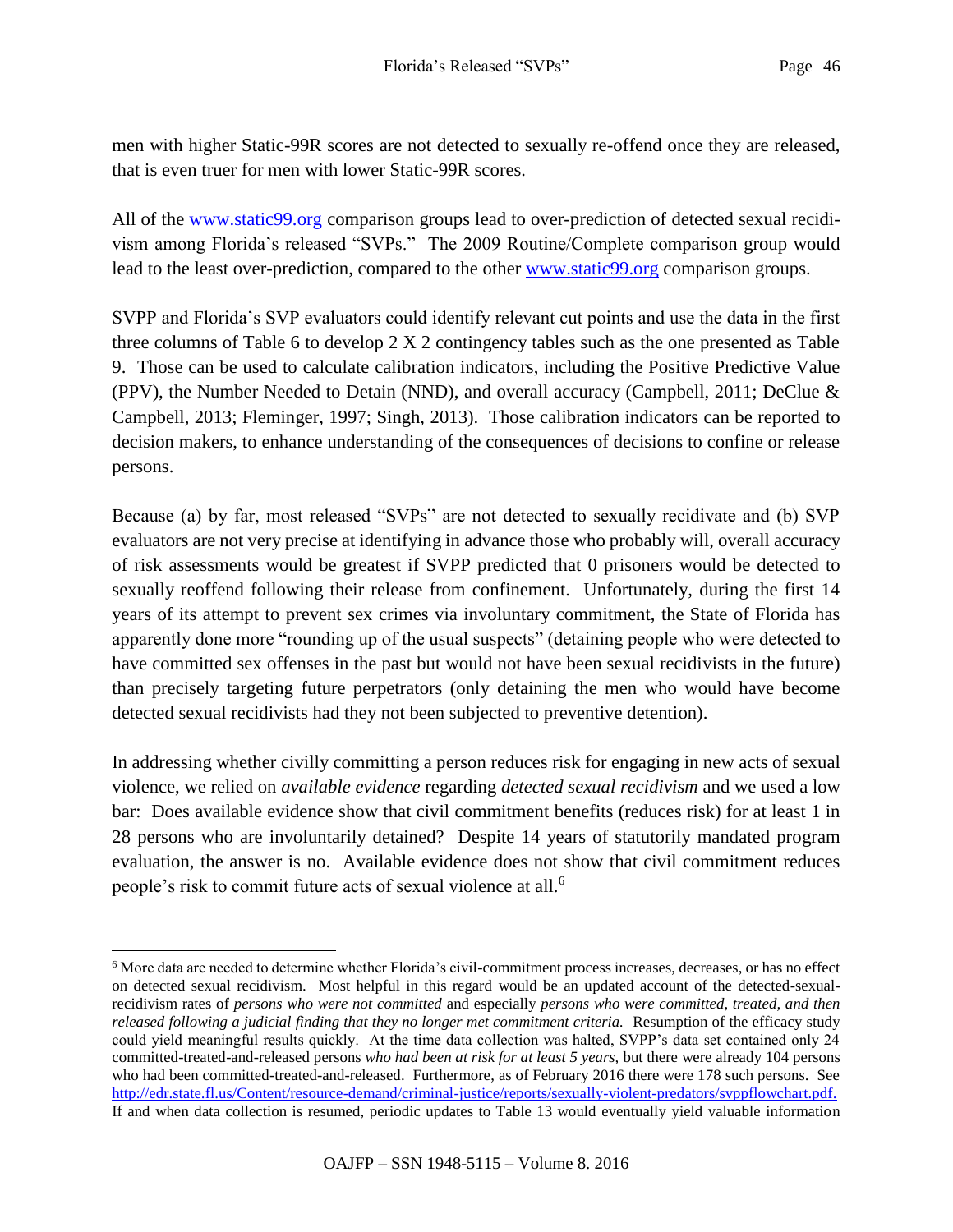Throughout this paper, we have characterized this as a *completed* study, because data collection has stopped and has not been resumed, and because the portion of the law mandating the study was deleted when the Florida Statutes were revised in 2014. Those involved in the initial discussion regarding the results of the study (Carr et al., 2013) have reported that, upon seeing that the results appeared to show flaws in the status quo, data collection was halted and the relevant portion of the law mandating analysis of the program's efficacy was deleted from the Florida Statutes (Montaldi, 2015). We recommend that data collection resume immediately, and that the efficacy of the program be further analyzed as data are added.

### **Limitations**

 $\overline{a}$ 

All sexual-recidivism studies focus on *detected* sexual recidivism among *released* sex offenders. This study is no exception. As always, we do not know how many, if any, sex offenses went undetected. And we do not know how many men still confined as SVPs in Florida would have reoffended if they had been released. This is no different from other detected-sexual-recidivism studies, including all of the studies whose samples comprise the [www.static99.org](http://www.static99.org/) comparison groups.

### **Acknowledgements**

Some of these data were presented at the Annual Meeting of the American Psychology-Law Society in San Diego, California, on March 21, 2015. The authors thank the State of Florida for releasing these data, following our public-records request, and for providing some guidance to understand the data file. Thanks also to the following for helpful comments and suggestions: Jill Levenson, Gianni Pirelli, Denis Zavodny, Brian Abbott, Dan Montaldi, and Phil Witt.

regarding whether civil commitment in Florida appears to increase, decrease, or have no discernable effect on a person's likelihood to become a detected sexual recidivist.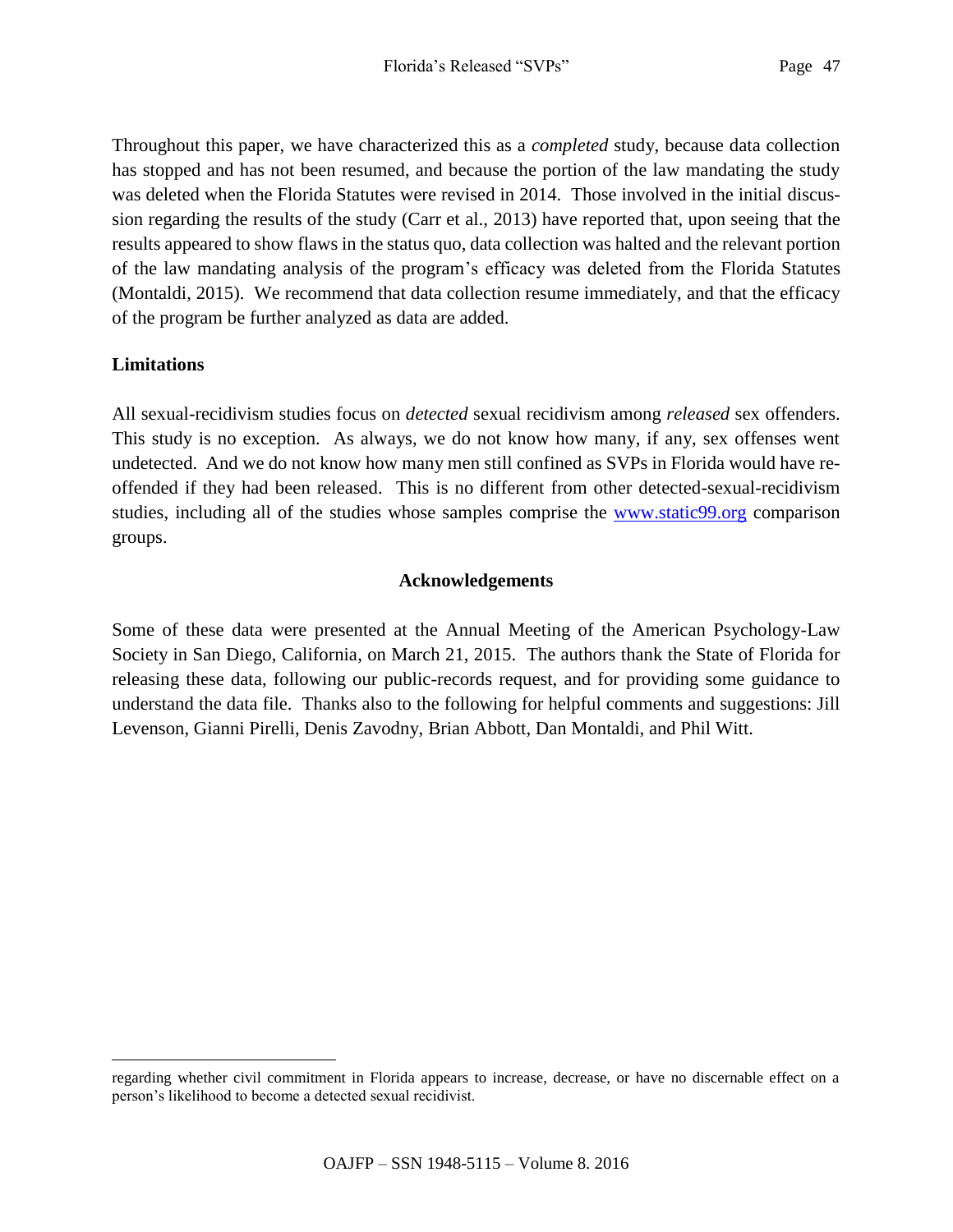### **References**

- Boccaccini, M. T., Murrie, D. C., Caperton, J. D., & Hawes, S. (2009). Field validity of the Static-99 and MnSOST-R among sex offenders evaluated for civil commitment as Sexually Violent Predators. *Psychology, Public Policy, and Law, 15,* 278-314. doi: 10.1037/10017232
- Campbell, T. W. (2011). Predictive accuracy of Static-99R and Static-2002R. *Open Access Journal of Forensic Psychology, 3,* 82-106.
- Carr, C., Schlank, A., & Parker, K. C. (2013). *Review of Florida's Sexually Violent Predator Program Office, September 23, 2013.* Accessed February 15, 2016, from [http://media.cmgdigital.com/shared/news/documents/2013/09/23/09.23\\_SVPP\\_Report.pdf](http://media.cmgdigital.com/shared/news/documents/2013/09/23/09.23_SVPP_Report.pdf)
- Cook, R. J., & Sackett, D. L. (1995). The number needed to treat: A clinically useful measure of treatment effect. *British Medical Journal, 310,* 452–454. DOI:10.1136/bmj.310.6977.452.
- DeClue, G. (2013). Years of predicting dangerously. *Open Access Journal of Forensic Psychology*, *5*, 16-28.
- DeClue, G., & Campbell, T. W. (2013). Calibration performance indicators for the Static-99R: 2013 update. *Open Access Journal of Forensic Psychology, 5*, 82-88.
- DeClue, G., & Zavodny, D. L. (2013). Forensic use of the Static-99R: Part 3. Choosing a comparison group. *Open Access Journal of Forensic Psychology*, *5*, 151-182.
- DeClue, G., & Zavodny, D. L. (2014). Forensic use of the Static-99R: Part 4. Risk communication. *Journal of Threat Assessment and Management, 1,* 145-161.
- Fleminger, S. (1997). Number needed to detain. *British Journal of Psychiatry, 171,* 287. DOI:10.1192/bjp.171.3.287a.
- Gigerenzer, G. (2002). *Calculated risks: How to know when numbers deceive you.* New York: Simon & Schuster.
- Gore, K. S. (2007). Adjusted actuarial assessment of sex offenders: The impact of clinical overrides on predictive accuracy. *Dissertation Abstracts International, 68*(07), 4824B. (UMI No. 3274898).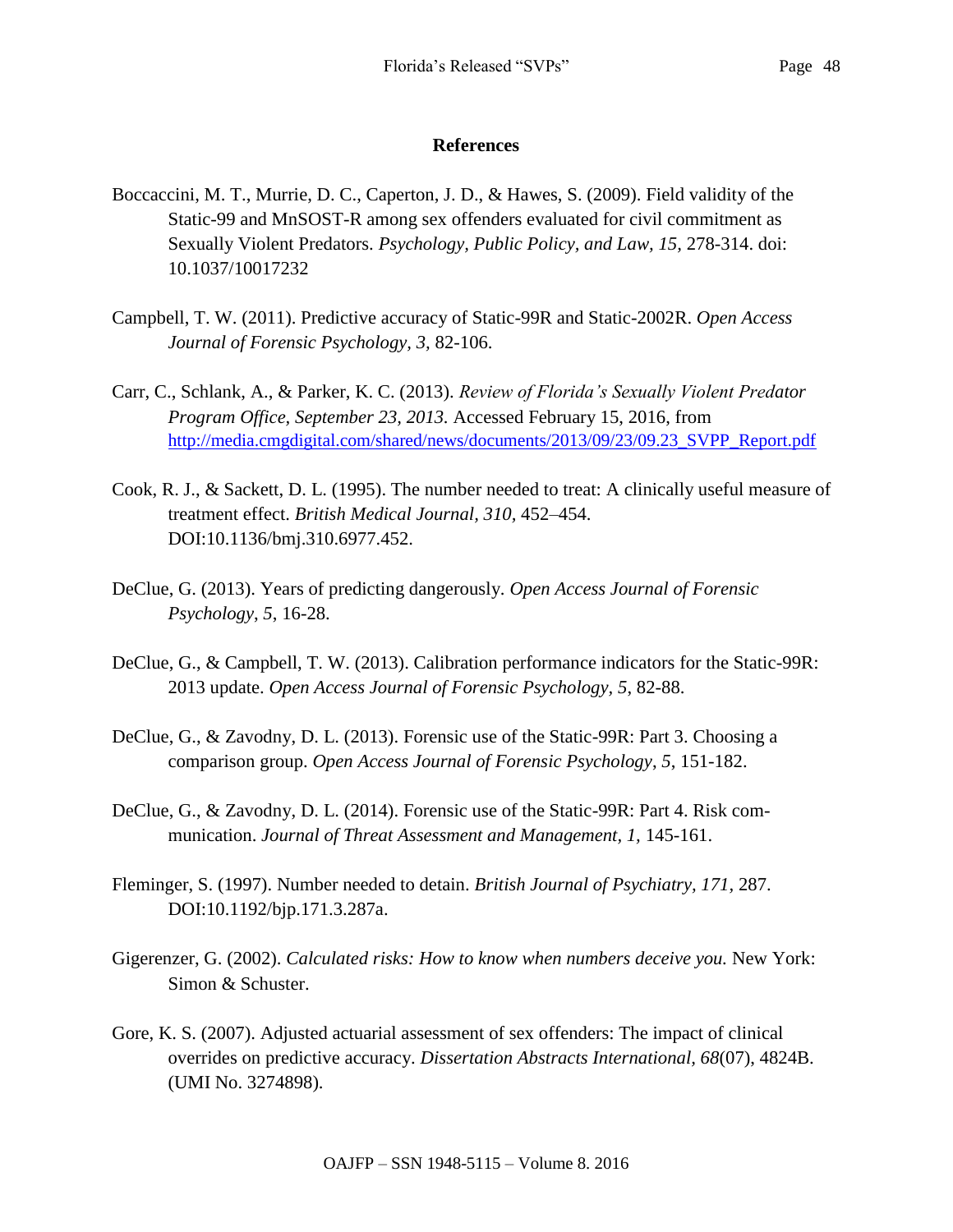- Hanson, R. K., Bourgon, G., Helmus, L., & Hodgson, S. (2009). The principles of effective correctional treatment also apply to sexual offenders: A meta-analysis. *Criminal Justice and Behavior, 36,* 865-891.
- Hanson, R. K., Gordon, A., Harris, A. J. R., Marques, J. K., Murphy, W., Quinsey, V. L., et al. (2002). First report of the Collaborative Outcome Data Project on the effectiveness of psychological treatment of sex offenders. *Sexual Abuse: A Journal of Research and Treatment*, *14*, 169-194.
- Hanson, R. K., Harris, A. J. R., Helmus, L., & Thornton, D. (2014). High-risk sex offenders may not be high risk forever. *Journal of Interpersonal Violence, 29,* 2792-2813.
- Hanson, R. K., Lunetta, A., Phenix, A., Neeley, J., & Epperson, D. (2014). The field validity of Static-99/R sex offender risk assessment tool in California. *Journal of Threat Assessment and Management, 1,* 102-117.
- Hanson, R. K., & Morton-Bourgon, K. E. (2009). The accuracy of recidivism risk assessments for sexual offenders: A meta-analysis of 118 prediction studies. *Psychological Assessment*, *21*, 1-21. doi:10.1037/a0014421
- Hanson, R. K., & Thornton, D. (2000). Improving risk assessments for sex offenders: A comparison of three actuarial scales. *Law and Human Behavior, 24,* 119-136.
- Hanson, R. K., Thornton, D., Helmus, L-K., & Babchishin, K. M. (2015). What sexual recidivism rates are associated with static-99R and Static-2002R scores? *Sexual Abuse: A Journal of Research and Treatment.* First published online on March 25, 2015 as doi:10.1177/1079063215574710.
- Helmus, L., Hanson, R. K., Babchishin, K. M., & Thornton, D. (2014). *Sex offender risk assessment with the Risk Matrix 2000: Validation and guidelines for combining with the STABLE-2007.* Journal of Sexual Aggression. Advance online publication. doi:10.1080/13552600.2013.870241
- Helmus, L., Hanson, R. K., Thornton, D., Babchishin, K. M., & Harris, A. J. R. (2012). Absolute recidivism rates predicted by Static-99R and Static-2002R sex offender risk assessment tools vary across samples: A meta-analysis. *Criminal Justice and Behavior, 33*, 1148- 1171.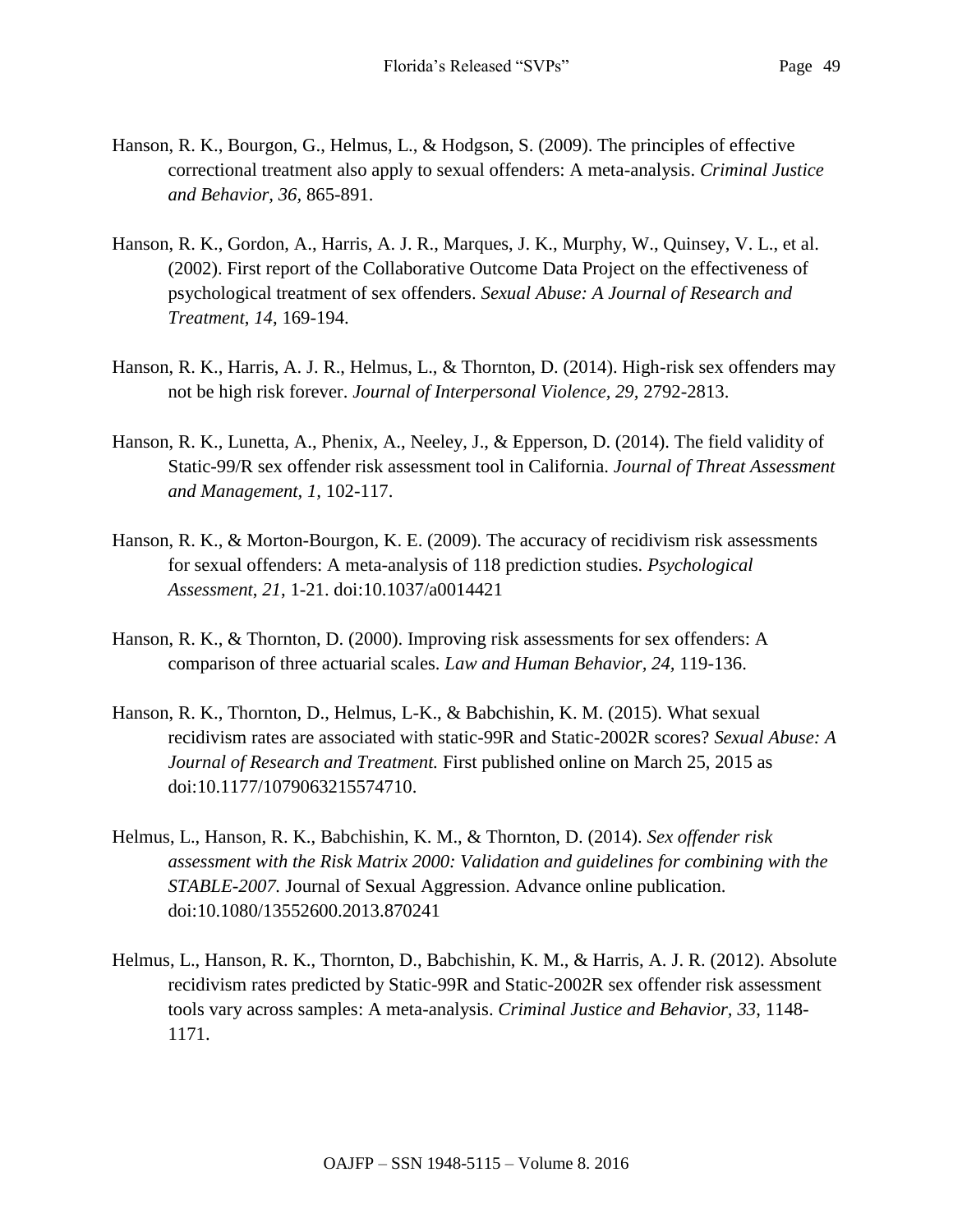- Jackson, R. L., & Richards, H. J. (2008). Evaluations for the civil commitment of sexual offenders. In R. Jackson (ed.), *Learning forensic assessment* (pp. 183-209). New York: Routledge.
- Lösel, F., & Schmucker, M. (2005). The effectiveness of treatment for sexual offenders: A comprehensive meta-analysis. *Journal of experimental Criminology, 1,* 117-146.
- Miller, H. A., Amenta, A. E., & Conroy, M. A. (2005). Sexually violent predator evaluations: Empirical evidence, strategies for professionals, and research directions. *Law and Human Behavior, 29*, 29-54.
- Montaldi, D. (2015). A study of the efficacy of the sexually violent predator act in Florida. *William Mitchell Law Review*, *41*. Accessed February 10, 2016, from <http://open.mitchellhamline.edu/wmlr/vol41/iss3/4>
- Phenix, A., Helmus, L., & Hanson, R. K. (July 26, 2012). Static-99R & Static-2002R Evaluators' Workbook. Accessed June 27, 2013, from [www.static99.org](http://www.static99.org/)
- Phenix, A., & Jackson, R. L. (2016). Evaluations for sexual offender civil commitment. In R. Jackson & R. Roesch (eds.), *Learning forensic assessment: Research and practice (2nd ed.) (pp. 162-201*). New York: Routledge.
- Richards, H. (2013). Statistical controversies in the Sexually Violent Predator Evaluation (SVPE) Practice Community: Bayesian departure and polarization. In Helfgott, J. B. (Ed.) (2013). *Criminal psychology (Vol. 3): Implications for forensic assessment, policing, and the courts*. Santa Barbara, CA: Praeger.
- Rogers, R., & Shuman, D. W. (2005). *Fundamentals of forensic practice: Mental health and criminal law*. New York: Springer.
- Schmucker, M., & Lösel, F. (2015). The effects of sexual offender treatment or recidivism: An international meta-analysis of sound quality evaluations. *Journal of Experimental Criminology, 11,* DOI: 10.1007/s11292-015-9241-z.
- Schwartz, B. K. (1999). The case against involuntary commitment. In A. Schlank & F. Cohen (Eds.), *The sexual predator: Law, policy evaluation, and treatment* (pp. 4:1-4:22). Kinston, NJ: Civic Research Institute.
- Singh, J. (2013). Predictive validity performance indicators in violence risk assessment: A methodological primer. *Behavioral Sciences and the Law, 31,* 8-22.